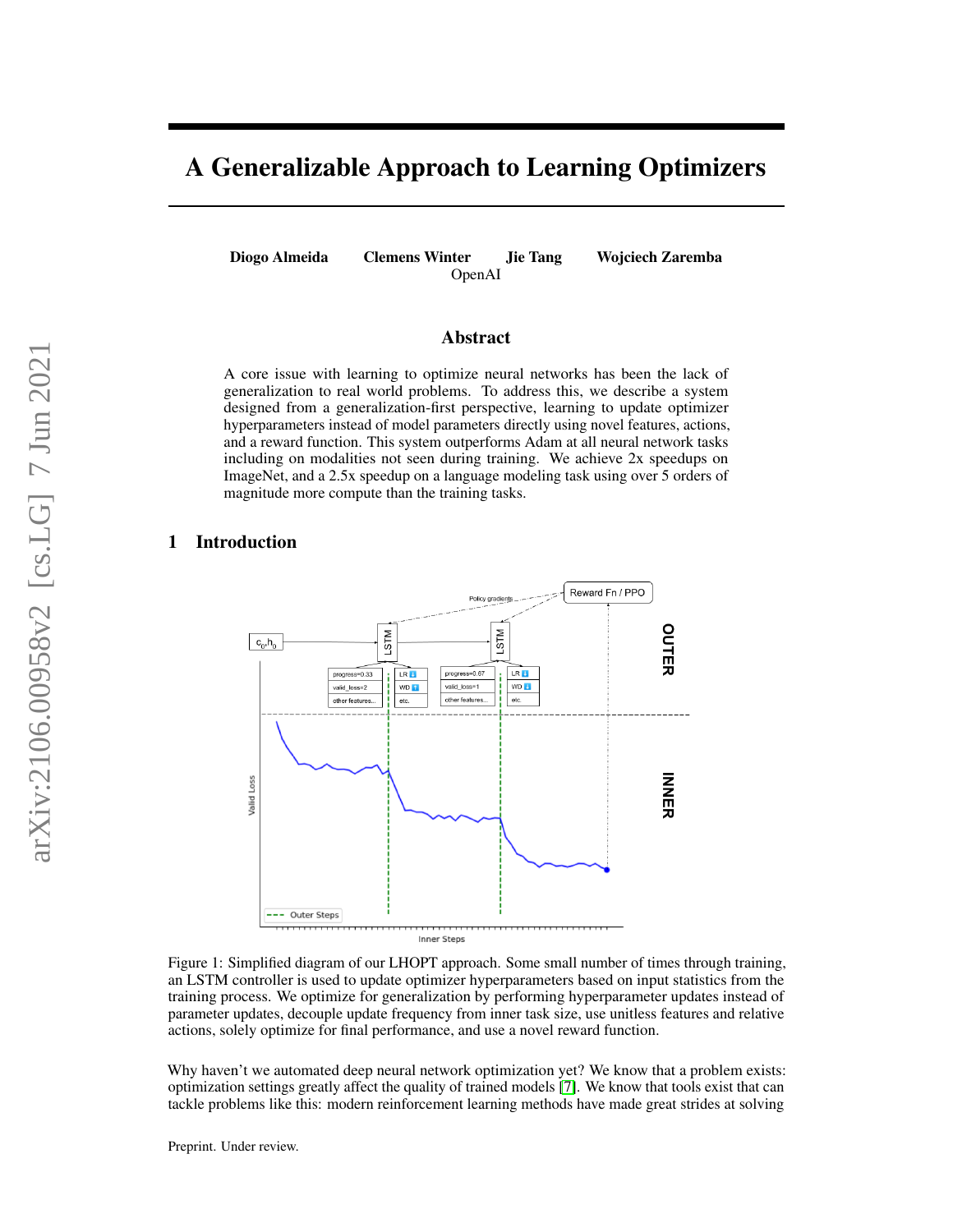difficult sequential decision making problems with imperfect information, such as Dota 2 [\[37\]](#page-13-0). And we know that solving this problem would be impactful: the field is continuing to scale up models [\[21\]](#page-12-0) and even small relative speedups could result in saving thousands of petaflop/s-days [\[8\]](#page-11-1).

Previous work [\[3,](#page-11-2) [46,](#page-13-1) [33,](#page-13-2) [34\]](#page-13-3) has proposed solutions to the problem of learning how to optimize neural networks, but despite demonstrating large speedups on problems from or close to their training distribution, all have shown limited generalization far outside of that training distribution, and not a single one is used for real use cases. While there are many problems learned optimizers have to solve, we, like previous work [\[34\]](#page-13-3), argue that the core issue is generalization.

In this work, we provide a description of a system as well as motivation for novel design choices for learned optimizers with the focus on generalizing to and increasing computational efficiency of real world problems. We caveat that this work is preliminary with limitations outlined throughout the paper.

#### 1.1 Contributions

Most existing methods attempt to learn a general update rule from scratch: learning parameter updates [\[3,](#page-11-2) [46,](#page-13-1) [33,](#page-13-2) [34\]](#page-13-3). In contrast, we leverage the priors of existing optimization algorithms as much as possible, and instead learn hyperparameter updates. We call this class of learned optimizers Learned Hyperparameter Optimizers (LHOPTs). The resulting optimizers can be interpreted as having data-driven schedules that interpolate between hand-designed optimizers.

In addition to presenting the general framework of learning to update hyperparameters, we also revisit many design decisions for learned optimizers from a generalization-first perspective and present novel approaches for actions, features, and reward functions for learned optimizers in general.

Our LHOPTs manage to generalize without tuning. They achieve approximately a 2x speedup on ImageNet [\[13\]](#page-12-1) compared to tuning both AdamW [\[26\]](#page-12-2) learning rate and schedule. They outperform both baselines from MLPerf [\[29\]](#page-13-4) that are most different our training distribution: speech recognition and neural collaborative filtering. Finally, using a LHOPT's hyperparameter schedule from a smaller language modeling task, we apply it to a well-tuned language modeling codebase resulting in 2.5x speedups. In this scenario, despite the optimizer being trained on inner optimization problems that average only 170 GPU-seconds, it generalizes to all models that take up to 300 GPU-days (See Figure [2\)](#page-2-0) - generalization of over 5 orders of magnitude.

We are not claiming that using a LHOPT is always better than default optimizers for neural network tasks, nor that LHOPTs would be the best for getting state of the art results. We see the primary contribution of this work as demonstrating that learned optimizers can generalize to real neural network tasks, and hope that it will inspire further efforts which deviate from the standard approaches and focus purely on generalization.

### 2 Related Work

Our work is most heavily inspired by a recent body of work that uses neural networks to learn parameter updates [\[3,](#page-11-2) [46,](#page-13-1) [33,](#page-13-2) [34\]](#page-13-3). Each subsequent refinement achieved large improvements in generalization capabilities, but even the most recent still had issues generalizing to slightly wider networks on the same task [\[34\]](#page-13-3).

Another similar branch of work is on using hypergradients [\[27,](#page-12-3) [6,](#page-11-3) [16,](#page-12-4) [35\]](#page-13-5), direct gradients from loss to hyperparameters, in order to optimize those hyperparameters on-the-fly. These methods have the advantage of not requiring training a policy ahead of time, but generally suffer from short-horizon bias [\[48\]](#page-13-6).

Most similar to our work are those that use reinforcement learning to control learning rate [\[12,](#page-12-5) [50,](#page-14-0) [51\]](#page-14-1). We interpret these models as learning rate-only versions of our LHOPT. Despite most of their results being on small scale datasets, the results of this paper indicate that their results could possibly generalize to large scale models.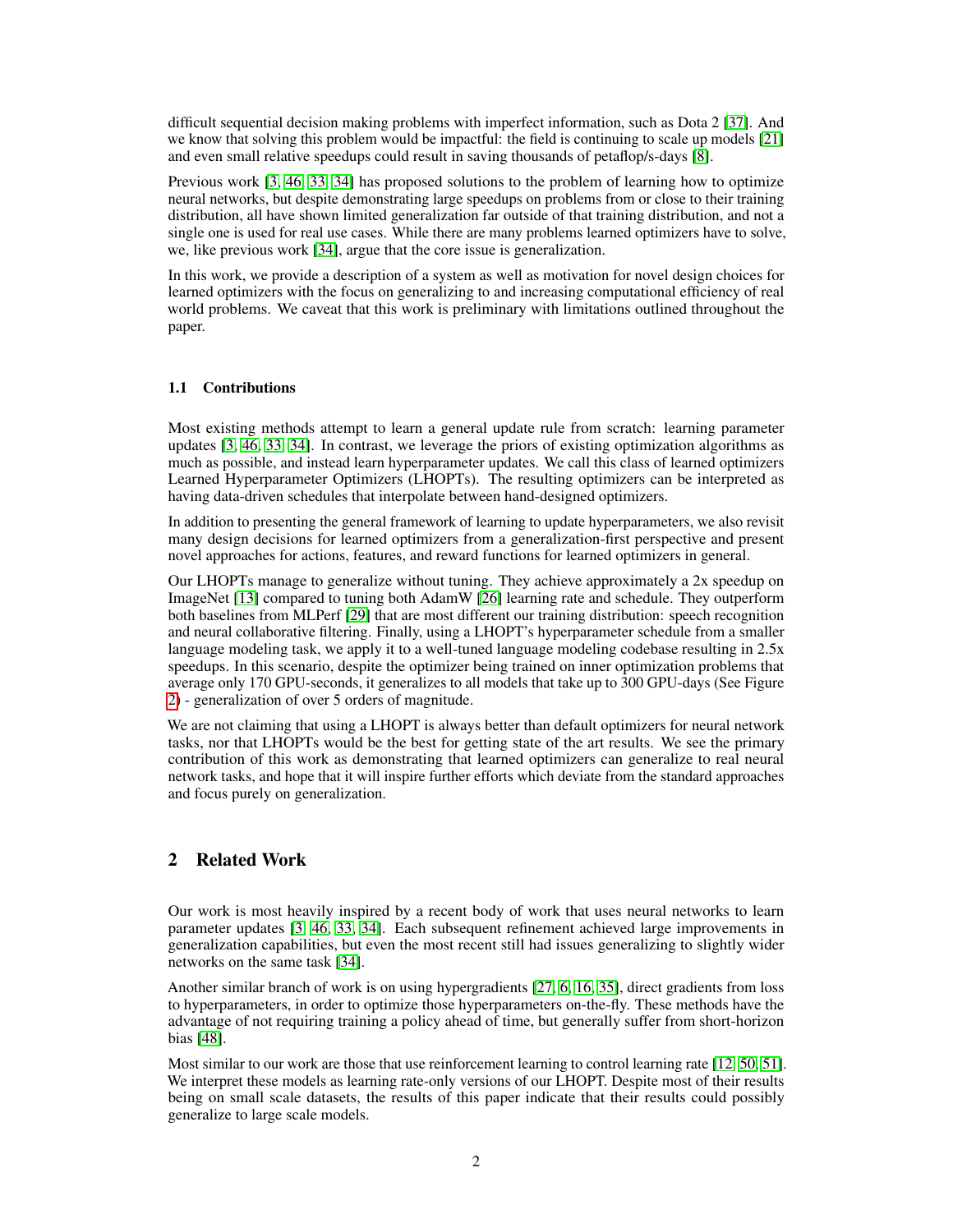<span id="page-2-0"></span>

Figure 2: Test learning curves and scaling law fit of compute efficient frontier on a large well-tuned language modeling codebase. Our learned optimizers demonstrate consistent speedups  $\geq 2x$ , with speedup increasing as model size does with no computational overhead. Dotted lines are baselines, full lines use a LHOPT hyperparameter schedule from a similar but smaller task.

# 3 Learning Hyperparameter Updates

Learning to update hyperparameters as opposed to parameters affords us 2 main axes of decoupling.

The first is our policy network architecture is decoupled from the details of the inner optimization task. For example, an optimizer that learns parameter updates would at least require access to gradient values, as well as possibly parameter values and other statistics. The problem with these statistics is that they may not be robust since they can assume very different values on out-of-distribution tasks, and thus result in undefined behavior. Instead, by letting the inner optimizer (e.g. AdamW) interact with these low level statistics, we have more flexibility in the types of features our policy uses for decision making and we can trade-off between giving more information and avoiding overfitting to idiosyncrasies of our training set.

The second is that we decouple the frequency at which our policy has to run. By definition, learned parameter optimizers have to run on every update, but LHOPTs can be run at any frequency, independent of the number of updates of the problem. This benefits both generalization and solves the problem of short-horizon bias [\[48\]](#page-13-6): it allows us to both use the same number of steps for extremely large problems as that of smaller ones, and also optimize solely for final reward, as opposed to optimizing for reward after some fixed number of unrolled steps. This has the additional benefit of greatly decreasing the computational overhead of learned optimizers.

Given these benefits, we formulate the problem of learning hyperparameter optimizers as that of reinforcement learning, optimizing solely for final reward (Section [3.4\)](#page-4-0). We choose PPO [\[41\]](#page-13-7) out of convenience. The LHOPT formulation allows us much flexibility, and we describe our more details for our choices of input features (Section [3.2\)](#page-3-0) and actions (Section [3.3\)](#page-3-1), though we do not claim any design decision to be optimal and haven't tested alternatives unless otherwise specified.

#### 3.1 Problem Setup

Our LHOPTs are designed to be applied to an inner task - a standard optimization problem, which uses an inner optimizer to perform updates every inner step (this would be the standard training step/update). Some predefined number of times throughout inner training, we also take an outer step where features from the inner task are summarized and passed into policy network  $\pi$ , which then outputs hyperparameter updates for the inner optimizer. These updates are applied and inner training resumes until the next outer step.

When training our learned optimizers, at the end of training each inner task, we map the final validation loss into a specified reward, which the PPO algorithm uses to update the weights of our policy network. Figure [1](#page-0-0) shows a simplified view of the training setup.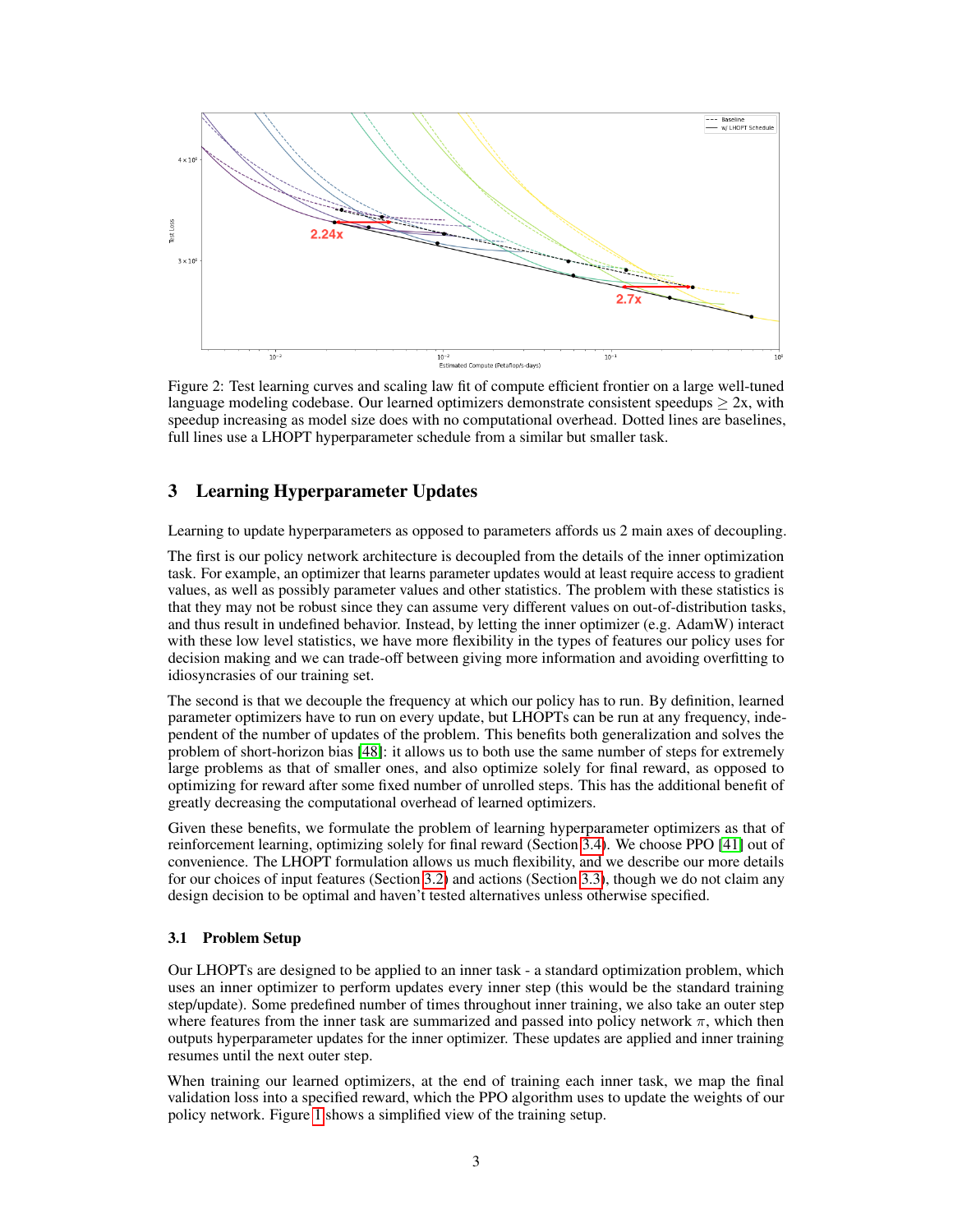At evaluation time, the LHOPT's behavior is defined by the learned weights of its policy network, as well as its predefined feature space and action space.

#### <span id="page-3-0"></span>3.2 Feature Space

Our guiding principle for designing the feature space was to prevent the policy from inferring the inner optimization task. To ensure good generalization, we wanted every feature to look similar from toy problems all the way to massive scale models beyond which we could afford to train on. As such, we focused on "unitless features".

Existing learned optimizers often use statistics such as the gradient, square of the gradient, loss values, and exponential moving averages (EMAs) of these statistics, which can be highly specific to the inner optimization task. In contrast, the majority of our features were transformations: log-ratios, cosine similarities, averages of booleans, or what we call CDF features.

Some examples of unitless features that we use are log-ratio between training and validation loss, log of the noise scale, cosine similarity between gradient and momentum tensors, how often the gradient is clipped, whether or not the loss is NaN, progress (how far along through inner training we are), an encoding of the previously sampled action, and CDF features of the validation loss. For a complete list of features of our final optimizers, see Appendix [J.](#page-19-0)

The motivations for CDF features are that (1) there are use-cases for which we would like to know relative values of a feature within an inner task and (2) ranking features should be invariant to details of the inner task. One example is to know if validation loss is plateauing without seeing its exact value. To achieve this, we calculate an estimate of that value's mean and variance (see Appendix [E](#page-17-0) for how we do this in a robust way), and map that feature with a gaussian cumulative distribution function onto the interval [0,1]. Note that these features lose a lot of information: the first feature value is always 0.5, the second feature is 1 if larger than the first or 0 if smaller, etc.

One detail related to using PPO is that the value function  $V$  can be given non-robust features [\[39\]](#page-13-8) in addition to the robust features given to the policy  $\pi$ .

As a final step of preprocessing, all input features are normalized by subtracting an exponential moving average and dividing by an exponential moving standard deviation (both with  $\beta = 0.999$ ). We additionally clip every input feature element-wise to [-2, 2] with the purpose of not being able to differentiate outliers.

Limitations. (1) One requirement that prevents plug-and-play usage of our LHOPTs is they require progress, training loss, and validation loss as an input from the user at evaluation time. Note that it is entirely possible to train a LHOPT with any or all of these features missing at the expense of performance. (2) As a result of making the validation loss observable by the policy, it is theoretical possible to overfit the validation dataset.. This can be solved with a separate validation set for this loss, but in practice, this doesn't appear to be an issue (Appendix [D\)](#page-16-0). (3) Some features can be expensive to calculate on every inner step - for those features (specified in Appendix [J\)](#page-19-0), we instead calculate them intermittently every 4 inner steps to reduce the overhead.

#### <span id="page-3-1"></span>3.3 Action Space

For our actions, we limited our models to just two ways of updating hyperparameters: scaling (multiplying by a constant) for most hyperparameters, and logit shifting (applying the logit function, adding a constant, then applying a sigmoid) where we want to be careful when changing values near 0 and 1. By limiting our policy to relative actions and including randomness in the initial hyperparameters, models can never know the current values of hyperparameters and we make our model more robust by forcing them to react to the underlying inner task and not simply set hyperparameters to a specific value. Our hypothesis is that one set of hyperparameters on one task might behave very similarly to another set of hyperparameters on a different task.

We also had one additional class of actions that were not hyperparameter updates but fit in nicely within the existing framework: learning to restart from checkpoints. There are many motivations for such an action: (1) ideally learned optimizers would be able to handle all the task-specific tuning that a practitioner would have to do and restarting on divergence is one such tasks, (2) previous work has noted that SGD often works best with the highest possible stable learning rate [\[43\]](#page-13-9) and it may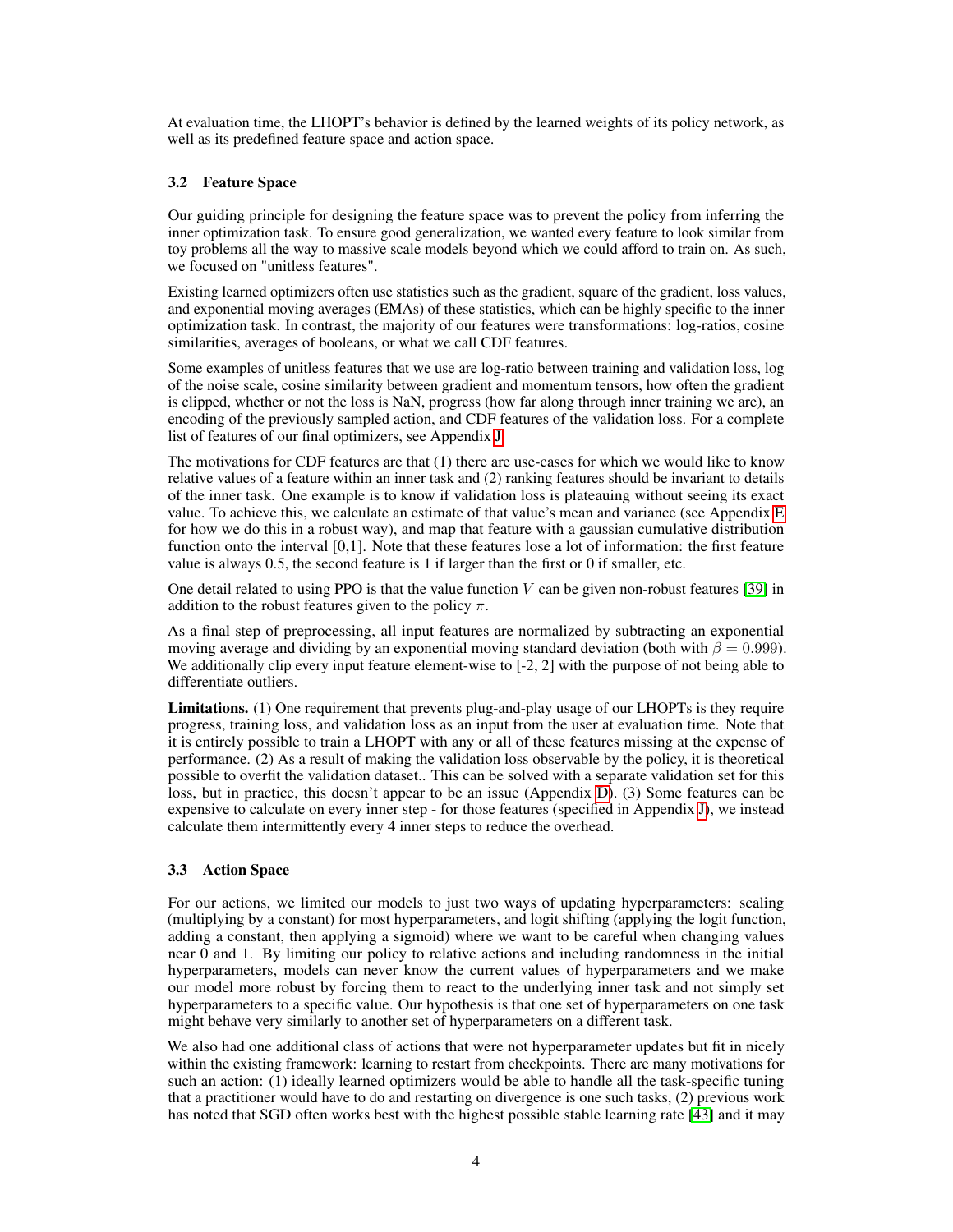not be possible to determine that value without venturing into unstable territory, (3) sophisticated hyperparameter optimizations algorithms such as Population Based Training [\[20\]](#page-12-6) could be learned from such a simple action, and finally (4) even if restarting was never used by a trained model, it could greatly help with exploration while training - to both decrease the length of credit assignment paths and also make it less punishing for models to sample suboptimal settings.

All actions were represented as discrete choices rather than real values, as this helps the stability of the RL training. In order to aid with exploration, we removed the identity action for many hyperparameters to encourage setting their values dynamically - in other words, by forcing the controller to always change the hyperparameter, we force it to be reactive to the inner problem instead of sticking with a safe initial value.

Limitations. (1) Despite the motivation, the policy could theoretically find the initial hyperparameters because most hyperparameters are clipped to minimum and maximum values. The optimizer could find when that clipping occurs, then restart to the beginning with that knowledge. We did not observe this behavior in our models, but it is possible that, as the techniques become more sophisticated, this design decision would need to be revisited. (2) In practice, our models did nothing close to the sophistication of PBT with restart actions, though they did use restarts effectively when divergence occurred, especially when given highly unstable initial hyperparameters. We hypothesize that the policy may be undertrained (see Section [3.6\)](#page-5-0) and these sophisticated behaviors could emerge with larger-scale training.

### <span id="page-4-0"></span>3.4 Reward Function

There are many desirable properties of a reward function: handling problems with very different losses, returning reward values that correspond to how difficult improvement was on a problem, being able to extrapolate beyond any baseline performance, and being computable on-the-fly to enable a potentially infinite inner problem distribution. Previous work mostly sacrifices the last two properties by computing many baselines and normalizing by the best one [\[34\]](#page-13-3).

Instead, we use the following reward function: we first evaluate a baseline on the exact same problem, including all task specific values and initial weights. Then, we take all the points on the learning curve of that baseline and fit a power law curve to it. The result is a function where 0 corresponds to the worst loss, 1 to the best loss, and values greater than 1 take into account how difficult that problem is (i.e., we can extrapolate past the best loss of a baseline). While any baseline could be used here, we use an approach inspired by self-play [\[44,](#page-13-10) [42\]](#page-13-11) and use the same learned optimizer policy that we were training but using an EMA of the weights, thus allowing our reward function to improve throughout outer training.

The main downside of naive application of this reward function is that it doubles the overhead of inner training. Instead, we choose to repeat each task four times to amortize the overhead of computing a baseline.

#### 3.5 Inner Optimizer

While the LHOPT formulation would apply to any optimizer<sup>[1](#page-4-1)</sup>, we choose to focus on our own Customizable Inner Adaptive Optimizer  $(CIAO)^2$  $(CIAO)^2$ . The reason for this is that existing optimizers have been designed to work with mostly static hyperparameters and minimal hyperparameter tuning. By employing an inner optimizer designed to work with a LHOPT policy, hyperparameters turn from a weakness into a strength, and we can more easily create optimization techniques without worrying about how to tune them.

As such, our inner optimizer not only generalizes many existing standard and non-standard optimizers, we also introduce several novel techniques to improve optimization quality, including one to automate clipping gradients based on an exponentially weighted moving maximum of the gradient norm. Additionally, the default settings for our inner optimizer involve using the denominator of Adamax [\[22\]](#page-12-7) and the trust ratio of LAMB [\[53\]](#page-14-2). See Appendix [I](#page-18-0) for more inner optimizer details and Appendix [C](#page-15-0) for rationale on why our inner optimizers are use the LAMB trust ratio.

<span id="page-4-1"></span><sup>&</sup>lt;sup>1</sup>See Appendix [F](#page-17-1) for an older model which was used to set LR for both SGD and Adam.

<span id="page-4-2"></span> $^2$ Source code for our inner optimizer is available at  ${\tt https://github.com/openai/LHOPT}$  ${\tt https://github.com/openai/LHOPT}$  ${\tt https://github.com/openai/LHOPT}$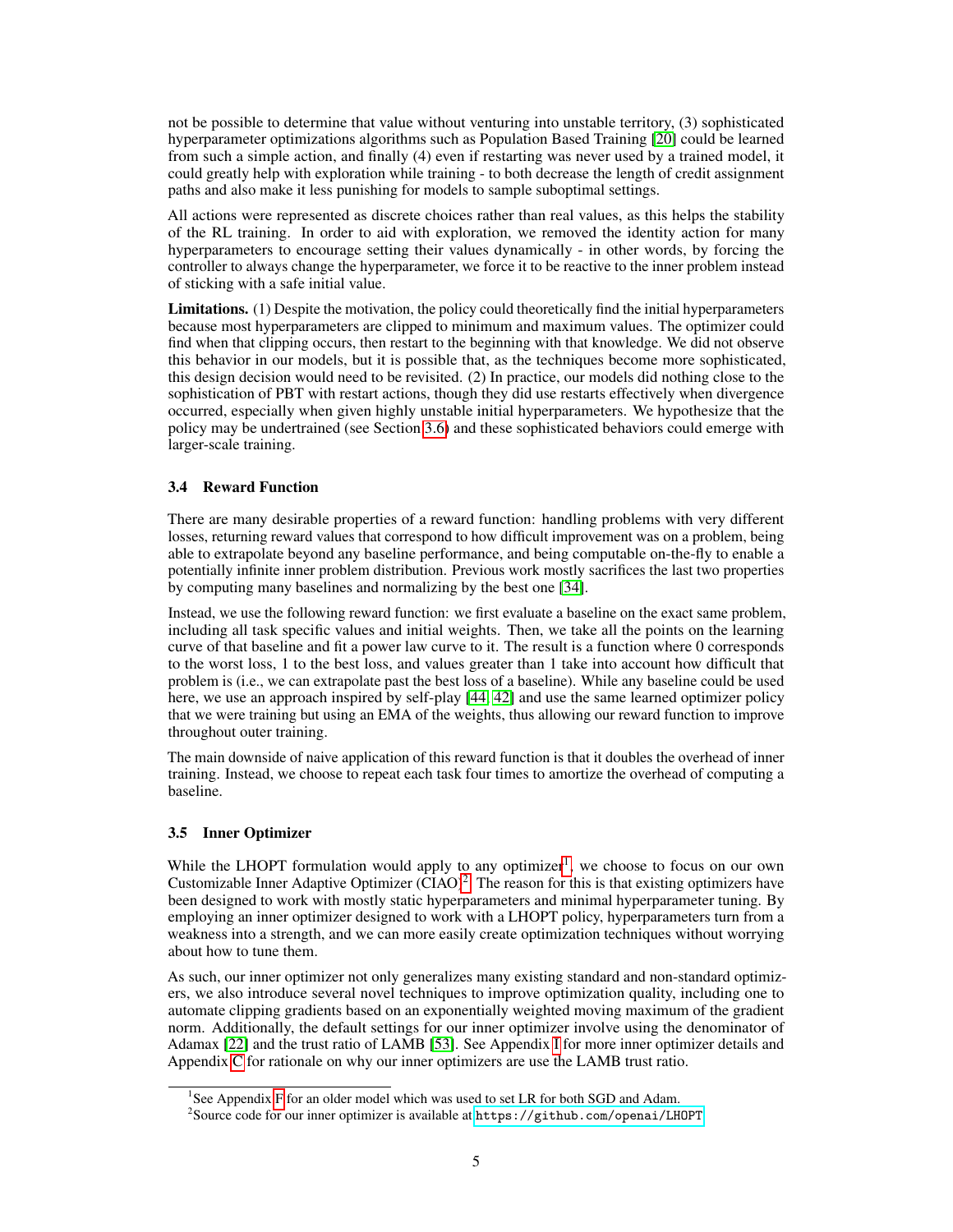Limitations. (1) Despite the inner optimizer is closer to LAMB or Adamax than Adam, we still compare to Adam for most of the results. We choose to do so because of the prevalence of use of Adam as well as having a better understanding of how to tune learning rates and schedules for Adam. (2) Having CIAO automate more than Adam is desirable property from a usage perspective, but an undesirable one from the perspective of scientific comparison: it would be interesting future work to disentangle how much benefit comes from learning to optimize versus having more functionality. Section [4.5](#page-8-0) shows some evidence that majority of the benefit comes from learning to optimize.

#### <span id="page-5-0"></span>3.6 Training Details

Inner tasks were a combination of MLPs, CNNs, RNNs, and Transformers (Appendix [H](#page-18-1) goes into more detail of the inner task distribution). Tasks had between 2 and 128 outer steps and had a median, mean, and max runtime of 149s, 170s, and 220s, respectively. Default settings of PPO were used, other than an maximum environment reuse of 4 (each rollout included in up to 4 batches for PPO training). Both the policy  $\pi$  and value function V used the same architecture, and our default architecture was a single hidden layer LSTM [\[14\]](#page-12-8) with 256 hidden units. We trained all models for 16k PPO iterations resulting in less than 244k inner problems over the course of slightly under 512 GPU-days for our default model. Models were only optimized for final reward with discount factor  $\gamma = 1$ , but we also performed reward shaping [\[36\]](#page-13-12) using intermediate validation losses to aid with optimization.

### 4 Results

Limitations. One difficulty when evaluating schedules (dynamic or otherwise) is that they optimize for a chosen completion time: a single run only provides an approximate upper or lower bound of the speedup and cannot give you an exact measurement of a speedup, because the latter would involve changing that number of updates. Measuring precise speedups would require an iterative search over many different end times for a schedule. As such, for most of our evaluations, we only compare to with the same and half as many iterations as baselines to verify  $> 1x$  and  $> 2x$  speedups, respectively.

#### <span id="page-5-1"></span>4.1 On a Distribution of Small Problems

Our main development evaluation metric compares our trained models on almost 4000 tasks similar to those in the training distribution to a set of 35 baselines using a very simple metric: the fraction of tasks where the model gets  $a > 2x$  speedup. We compute this metric by running each baseline with twice as many updates, and compare the model's performance on every task to that of every baseline on that task. The baselines are all AdamW-based and combinations of 5 learning rates  $(1e^{-4}, 3e^{-4}, 1e^{-3}, 3e^{-3}, 1e^{-2})$  and 7 commonly used schedules (constant, multi-step, linear decay, quadratic decay, exponential decay, cosine [\[25\]](#page-12-9) to 0, cosine to 0.1 of original LR). Early on in development, we looked at the fraction of tasks where the model gets  $a > 1x$  speedup (i.e., fraction of tasks where the model beats baselines), but the models quickly dominated all the baselines at that threshold.

Table [1](#page-6-0) shows overall scores for several models, as well as scores for different subsets of tasks. While the metrics are meaningless for real world performance, they do show the relative strength of learned optimizers, as well as some amount of generalization: the models generalization to Transformers [\[45\]](#page-13-13) on algorithmic tasks despite never being trained on them.

Limitations. (1) These tasks have some small similarity with those in the training distribution. Due to the large amount of randomness of our training distribution, it would be possible but very unlikely that any of the exact settings of our test set were sampled during training. (2) Some of the 35 baselines might be much weaker than one would use on a real problem - as such this metric almost certainly overestimates the rate at which our model would get  $\geq 2x$  speedups even with perfect generalization. (3) This metric ignores how much better or worse the models are than baselines. (4) It is quite possible that a smaller subset of tasks provides the same information and this metric may be unnecessarily computationally expensive, costing approximately 64 V100-days.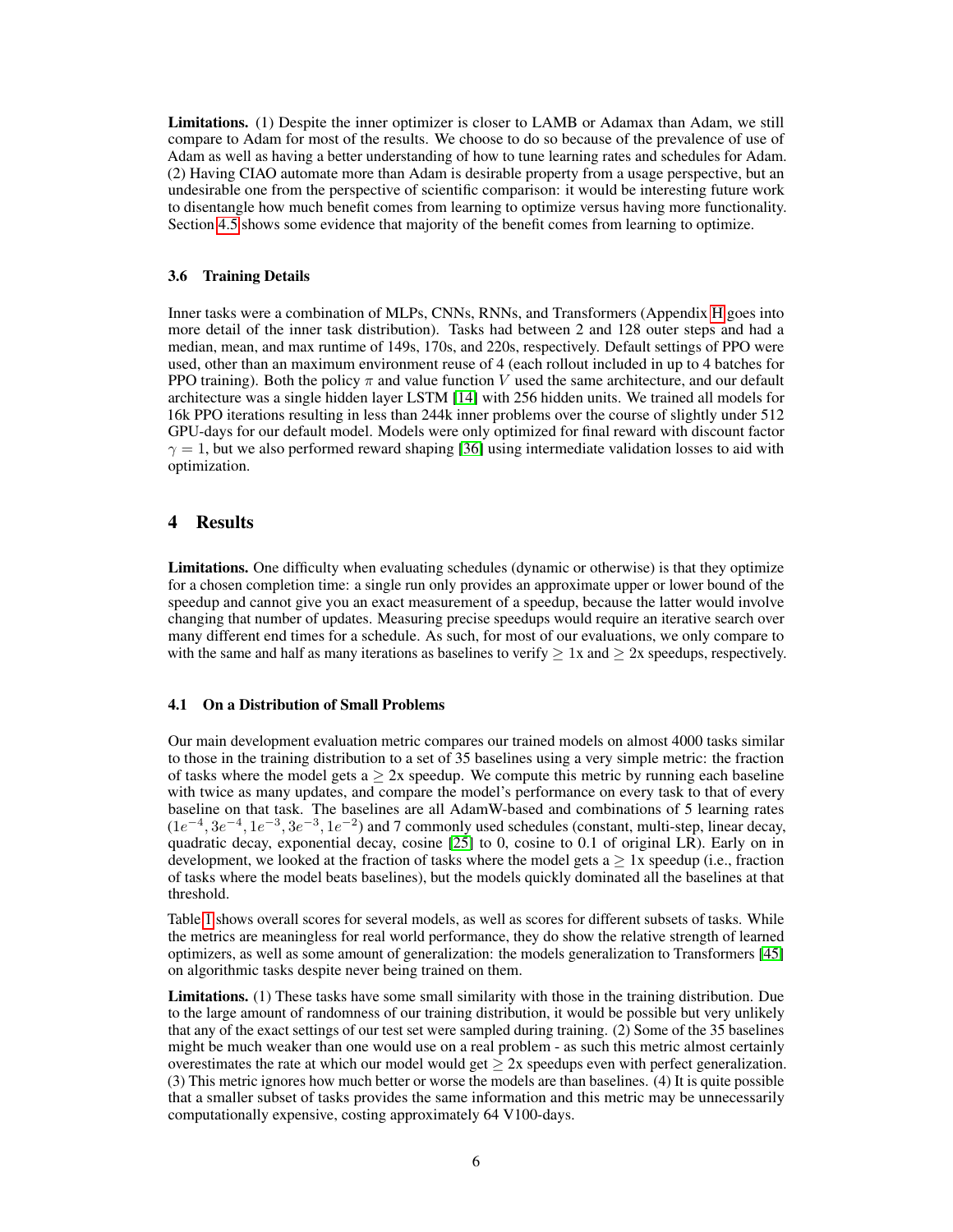<span id="page-6-0"></span>

|                    | Default | <b>OnlyMNISTs</b> | OnlyNOM | Large |
|--------------------|---------|-------------------|---------|-------|
| Overall            | 0.691   | 0.631             | 0.294   | 0.725 |
| $MNISTs + MLP$     | 0.443   | 0.479             | 0.073   | 0.457 |
| $MNISTs + CNN$     | 0.777   | 0.829             | 0.095   | 0.811 |
| $Algo + RNN$       | 0.817   | 0.637             | 0.469   | 0.893 |
| $Text + RNN$       | 0.827   | 0.719             | 0.478   | 0.853 |
| Algo + Transformer | 0.572   | 0.580             | 0.340   | 0.599 |
| Text + Transformer | 0.713   | 0.543             | 0.309   | 0.738 |

Table 1: Fraction of test tasks where the model gets a  $\geq 2x$  speedup

#### <span id="page-6-2"></span>4.2 GPT-2 on 1 Epoch of WikiText-103

We test our model's ability to generalize to large language models by using it to train a 760M parameter GPT2-Large [\[40\]](#page-13-14) model on a single epoch of WikiText-103 [\[32\]](#page-13-15) using a standard HuggingFace [\[47\]](#page-13-16) setup. Because even the largest language modeling tasks are trained for less than an epoch [\[8\]](#page-11-1), we choose to train for only a single epoch to evaluate performance in an underfitting regime. For this task, AdamW was used as a baseline and grid search was used over both learning rate and schedule (over constant, linear, and cosine). The LHOPT was not tuned at all. Table [2](#page-7-0) shows the relative performance with our LHOPT greatly outperforming at 1x time and almost showing a 2x speedup.

Figure [3](#page-6-1) shows the learning curves for the LHOPTs and best baseline. An interesting observation that we will see repeated throughout the paper is that despite being capable of achieving a lower loss earlier, the chosen hyperparameters tend to underperform the best possible loss for that compute, presumably to achieve a better loss later. It's unclear how necessary it is trade-off early performance for later, but many successful hand-made schedules tend to do this: multi-step schedules tend to stay at the same learning rate long after they've hit a plateau and cosine schedules tend to decay their learning rates much less aggressively than other commonly used schedules.

<span id="page-6-1"></span>Limitations. Despite the LHOPT not being tuned at all, this evaluation was used a decent amount during development, and it's possible that some implicit overfitting has occurred.



Figure 3: Performance of learned optimizers on optimizing 1 epoch of GPT2-Large on WikiText-103. Our learned optimizers get almost 2x speedups on this task despite being over 2 magnitudes larger than training tasks.

#### <span id="page-6-3"></span>4.3 ResNets on ImageNet

We test our model's ability to generalize to novel architectures by training ResNets [\[18\]](#page-12-10) on ImageNet. Table [3](#page-7-1) shows performance relative to an AdamW baseline tuned with grid search over both learning rate and schedule (over constant, cosine, and multi-step) and Table [5](#page-18-2) also includes a tuned SGD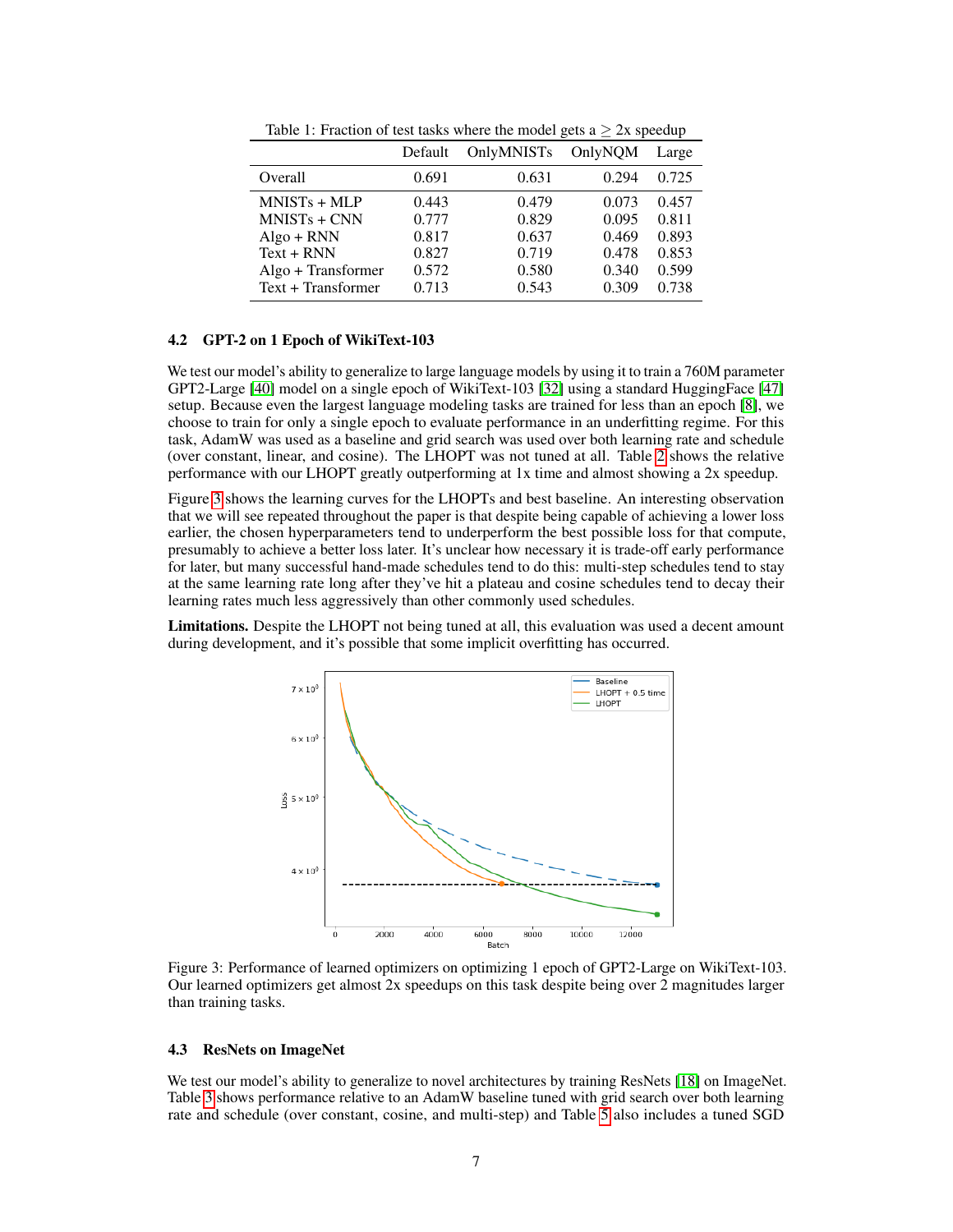<span id="page-7-0"></span>Table 2: Language modeling performance on WikiText-103

| Model                         | <b>Test Perplexity</b> |
|-------------------------------|------------------------|
| GPT2-Large                    | 45.6                   |
| $+$ LHOPT $+$ 0.5 time        | 46.1                   |
| + LHOPT                       | 32.5                   |
| $+$ LHOPT $+$ OM $+$ 0.5 time | 63.4                   |
| $+$ LHOPT $+$ OM              | 40.9                   |

<span id="page-7-1"></span>Table 3: ImageNet performance of adaptive optimizers + SGD baselines for reference

| Model                   | Epochs | Acc@1 | Acc $@5$ | <b>Test Loss</b> |
|-------------------------|--------|-------|----------|------------------|
| $Resnet18 + AdamW$      | 90     | 67.32 | 87.52    | 1.39             |
| $Resnet18 + LHOPT$      | 45     | 67.24 | 87.54    | 1.39             |
| $Resnet18 + LHOPT$      | 90     | 68.89 | 88.43    | 1.31             |
| $Resnet18 + LHOPT + OM$ | 45     | 66.54 | 87.09    | 1.41             |
| $Resnet18 + LHOPT + OM$ | 90     | 68.34 | 88.54    | 1.31             |
| $Resnet50 + AdamW$      | 90     | 71.42 | 89.66    | 1.35             |
| $Resnet50 + LHOPT$      | 45     | 72.88 | 91.17    | 1.14             |
| $Resnet50 + LHOPT$      | 90     | 73.52 | 91.38    | 1.07             |
| $Resnet18 + SGD$        | 90     | 69.10 | 88.62    | 1.26             |
| $Resnet50 + SGD$        | 90     | 74.66 | 92.09    | 1.01             |

baseline. Performance is reported on half of the validation set, where the other half is used for either tuning for the baseline or as an input validation loss for the LHOPT. Despite performing worse than SGD, our LHOPTs greatly outperform baselines resulting in an approximately 2x speedup despite having no ResNets on our training set.

Figure [4](#page-8-1) shows learning curves for ResNet18 models, similarly showing learned have the capacity to achieve lower loss earlier in training.

Limitations. (1) Note that we choose to compare to AdamW instead of SGD because we constrain our optimizer to be adaptive. While past work has noted that a more general optimizer should be able to outperform one they can approximate [\[10\]](#page-12-11), the bounds on our inner optimizer's hyperparameter values prevent it from doing so (Appendix [I\)](#page-18-0). Appendix [F](#page-17-1) also contains a comparison to LHOPTs using SGD as an inner optimizer. (2) AdamW is a weak baseline for ResNets on ImageNet.

#### 4.4 Additional Out-of-distribution Evaluations

To additionally test the limits of generalization of our learned optimizers, we also evaluated them on 2 tasks in the MLPerf suite: the NeuMF model [\[19\]](#page-12-12) for recommendation and Deep Speech 2 [\[2\]](#page-11-4) for speech recognition. These 2 tasks were chosen as the most different from tasks in our training set which had an available PyTorch [\[38\]](#page-13-17) implementation from the MLPerf training reference implementations.

#### <span id="page-7-2"></span>4.4.1 Neural Collaborative Filtering

We trained both the Generalized Matrix Factorization (GMF) and Neural Matrix Factorization (NeuMF) models from scratch on the MovieLens 1M Dataset. Table [4](#page-8-2) shows the results for both models. Interestingly, the LHOPT underperformed the baseline for the GMF models, but beat the baseline for the NeuMF model. This is the only instance we have found where a LHOPT underperforms a baseline. We hypothesize that this is due to our model's behavior specializing in optimizing deep networks and the GMF model being shallow (no hidden nonlinearities). As an additional surprise, the LHOPT worked without any tuning on the NeuMF model, despite their default settings failing to train and their README recommending tuning weight decay in order to get it working.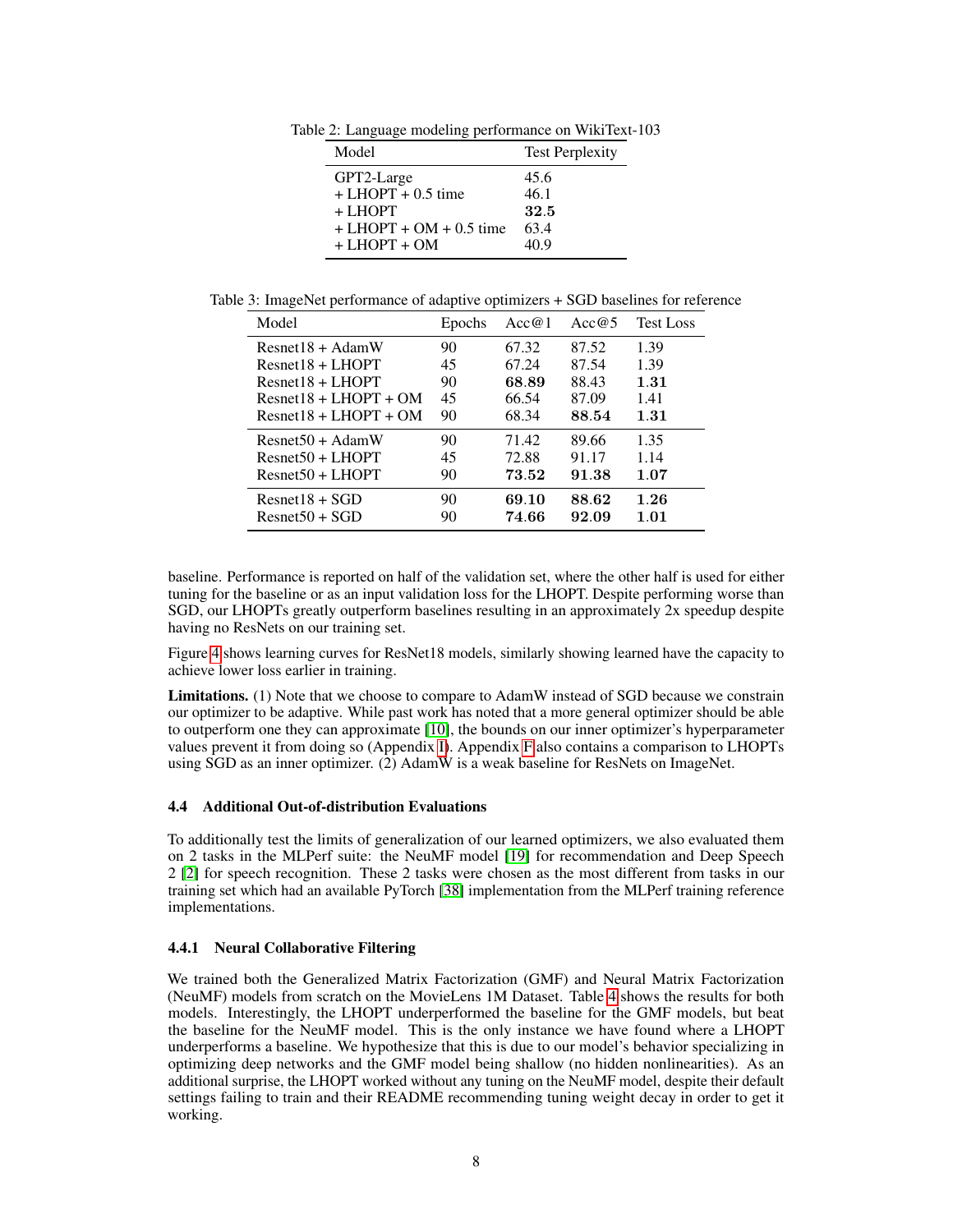<span id="page-8-1"></span>

<span id="page-8-2"></span>Figure 4: Test learning curve of LHOPTs and a tuned AdamW optimizing ResNet18 on ImageNet. Learned optimizers outperform the baseline adaptive optimizer despite never encountering residual architectures in its training set.

| Model           | <b>NCDG</b> | Hit Ratio |
|-----------------|-------------|-----------|
| <b>GMF</b>      | 0.3677      | 0.6397    |
| $GMF + LHOPT$   | 0.3134      | 0.5553    |
| <b>NeuMF</b>    | 0.3859      | 0.6584    |
| $NeuMF + LHOPT$ | 0.3932      | 0.6705    |

Figure [5](#page-9-0) shows validation metrics over time where the performance plots show the learned optimizer training to look comparatively less stable. One potential benefit of using LHOPTs might be in being able to train with less stable dynamics without divergence.

Because their codebase doesn't expose a evaluation loss similar to their training loss, we simply pass in negative NCDG as our validation loss to the LHOPT. The fact that this still works demonstrates the flexibility of our unitless features.

Limitations. (1) Despite having to do minimal tuning of weight decay to get the NeuMF model, we only compare to the baseline learning rates and do no tuning of learning rate or schedule of our own. We assume that being part of MLPerf's training suite, the model has already been tuned, but we are unsure of how thoroughly. (2) The presented metrics are on the validation set, which the LHOPT could theoretically overfit to.

#### 4.4.2 Speech Recognition

Figure [6](#page-9-1) shows our LHOPT outperforming the baseline MLPerf optimization. This demonstrates generalization to a modality that our models have never been exposed to as well as working with half-precision floating point.

Limitations. (1) Similarly to NCF above, we only compare to a single baseline and do no tuning of our own. (2) The presented metrics are on the validation set, which the LHOPT could theoretically overfit to.

#### <span id="page-8-0"></span>4.5 Fixed Schedules for Large Language Models

To explore another axis of generalization, we tested our models on a well-tuned language modeling codebase [\[8\]](#page-11-1). To avoid the software complexity of making our optimizer work in a distributed setting, we instead investigated the effectiveness of transferring a fixed hyperparameter schedule created by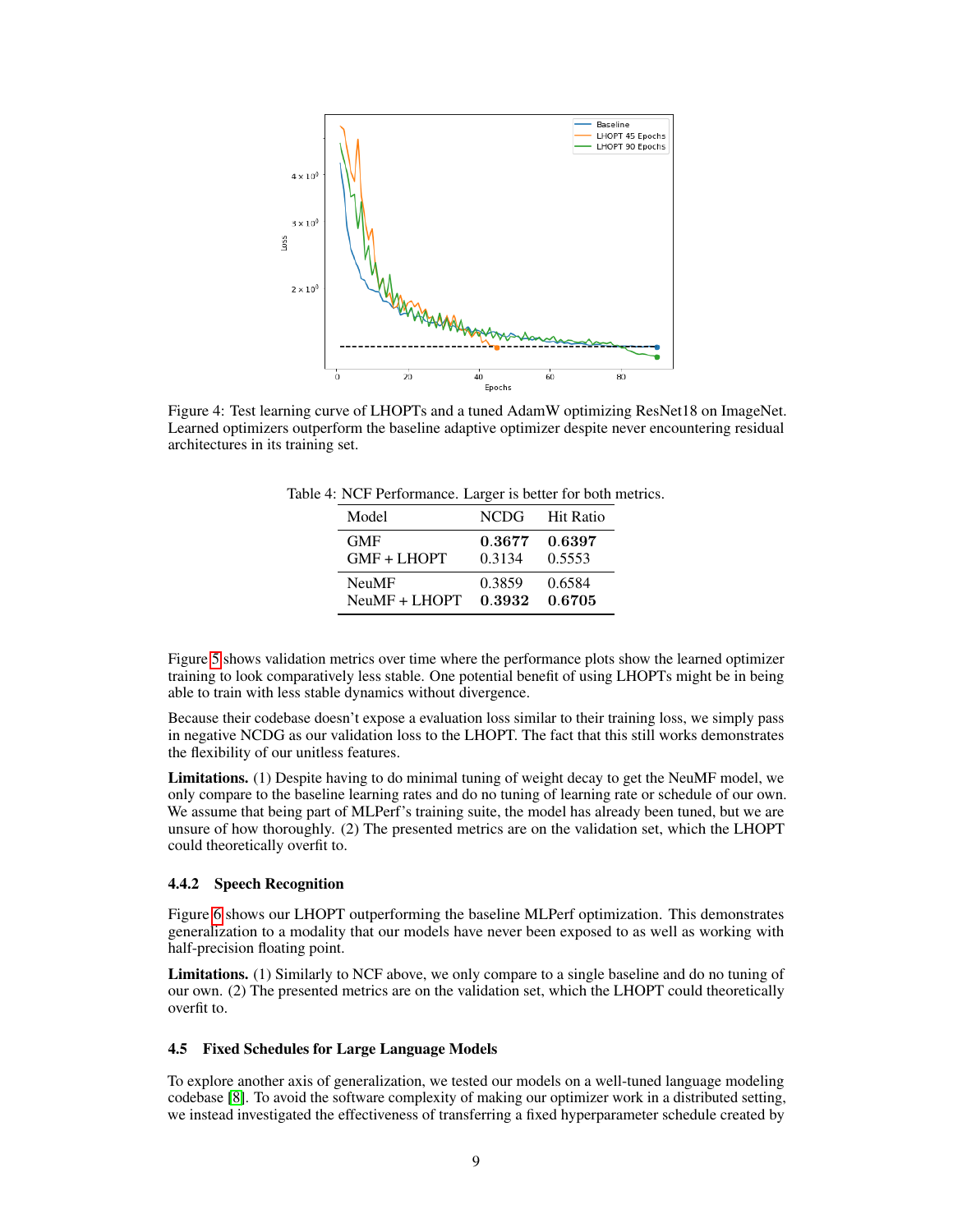<span id="page-9-0"></span>

<span id="page-9-1"></span>Figure 5: Comparison on NeuMF model of [\(5a\)](#page-9-0) NCDG and [\(5b\)](#page-9-0) hit ratio. These demonstrate generalization to out of distribution architecture, input modality, and loss function without tuning. Hyperparameters are updated 200 times (every epoch).



Figure 6: Loss curves for Deep Speech 2 on LibriSpeech. Similar to Figure [5,](#page-9-0) this plot demonstrates generalization of our learned optimizers to inner tasks with out of distribution size, input modality, loss function, and fp16 training without tuning. Hyperparameters are updated 16 times (every epoch) demonstrating robustness to outer step frequency.

our optimizer on a similar task at a smaller scale. Experiments on WikiText-103 seemed to indicate that majority of the benefit of LHOPTs could be had by running the optimizer once on a similar problem and using the resulting schedule retains the majority of performance.

We thus retrained a new LHOPT that uses an inner optimizer with the exact same hyperparameters as those available in the distributed codebase instead of CIAO with only 4 hyperparameters to control: learning rate,  $\epsilon$ ,  $\beta_2$ , and weight decay. This model had slightly degraded performance compared to our defaults on the metric from Section [4.1:](#page-5-1) 0.673 for this LHOPT versus 0.691 for the default. We ran this model on the same setting as in Section [4.2,](#page-6-2) achieving a slightly worse perplexity of 37.7, and used the resulting schedule for the remainder of this section. See Appendix [B](#page-15-1) for this schedule.

We then trained a range of model sizes to compute scaling laws [\[21\]](#page-12-0) for both baselines and models trained with the LHOPT schedule and present the results on Figure [2.](#page-2-0) The LHOPT schedule demonstrates consistent speedup over baselines with a slightly steeper slope. We can estimate what a constant speedup would be for this range of points by assume their scaling law slopes are equal and from this calculate a 2.5x speedup. To take the change in slope into account as well, we extrapolate the curves to 175 billion parameters (same size as GPT-3) and at that size, the estimated speedup would be 3.6x.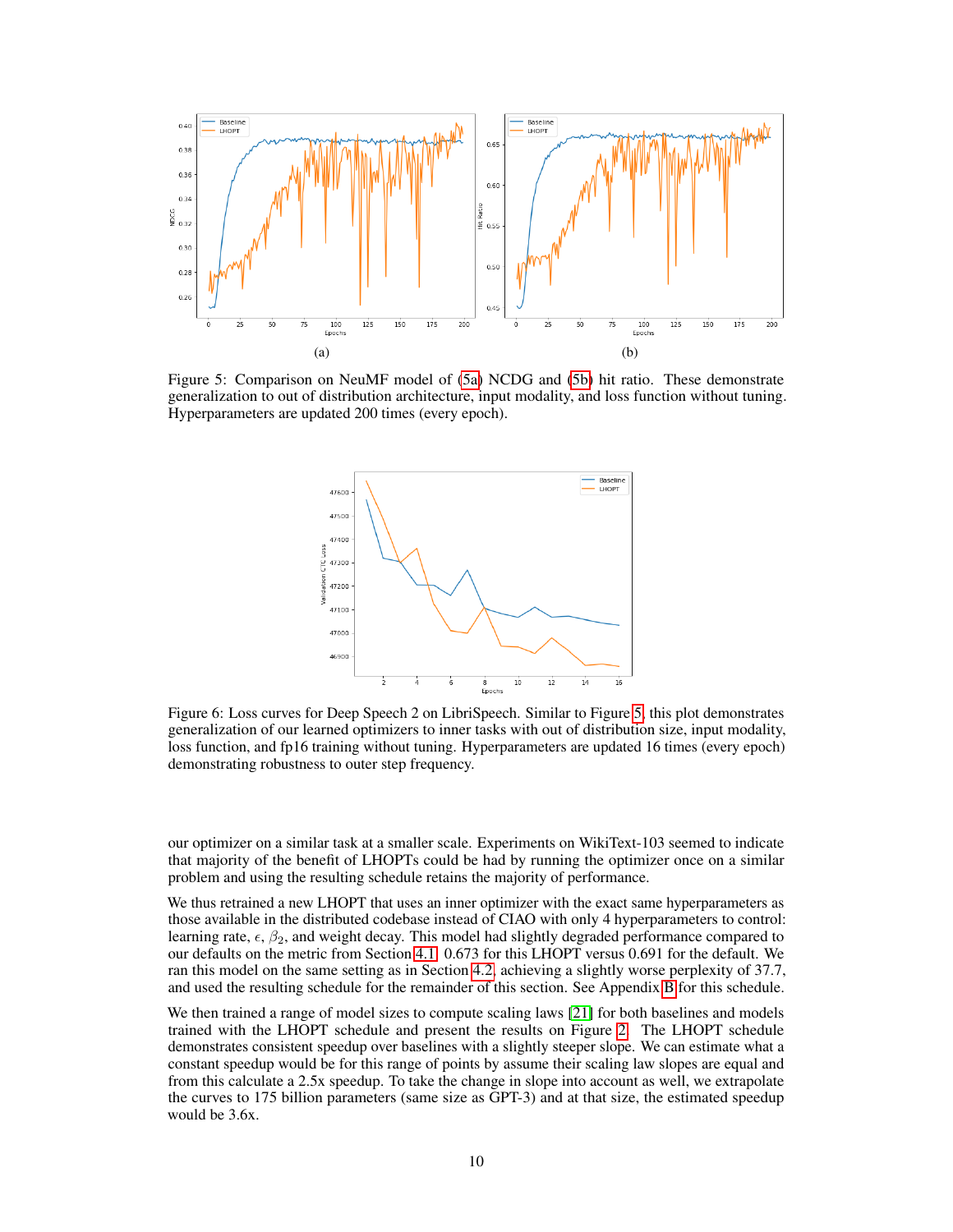Note that this result is despite the codebase doing multiple optimization techniques that our LHOPT would have no way of taking into account: gradient clipping to a fixed value and gradually increasing batch size.

Limitations. In order to run the schedule on this task, one important hyperparameter is how far we set the end of the schedule. Since we are comparing curves of the compute efficient frontier, we cannot simply set it to a single point that we care about. Instead, we choose to set that end point to twice the number of updates as that of the efficient point of the baseline. We found performance to be robust to how this end point was set, but given how our models tend to not optimize for performance before their end point, these frontiers almost certainly underestimate their performance.

### <span id="page-10-1"></span>4.6 How Important is Task Diversity?

Previous work has emphasized the importance of task diversity [\[34\]](#page-13-3) in the context of learned parameter optimizers, and we would like to explore its importance for our generalization-first approach. To do so, we train additional LHOPTs on only MNIST-like datasets (OM) and on only NQMs [\[54\]](#page-14-3). Table [1](#page-6-0) shows that training on NQMs only causes a large drop in performance but training on only MNISTs<sup>[3](#page-10-0)</sup> recovers majority of that performance. Notably, we see the latter model generalize well to all other tasks. We test the OM model on the same setups as Sections [4.2](#page-6-2) and [4.3](#page-6-3) and include their results in Tables [2](#page-7-0) and [3](#page-7-1) respectively. On the language modeling task, the OM model does worse than the LHOPT trained on the full training set, but still much better than the baseline despite never being trained on anything other than 28x28 images and never being exposed to an attention mechanism, and on ImageNet, the OM does somewhat comparably to having the full dataset.

We believe that these results imply that for LHOPTs constructed in the way described, task diversity is not as important as it is for previous work, though these results are definitely not conclusive. Another possibility is that the flexibility in our reward function allowed us to include more randomness in task specification, and thus provided enough diversity from just those 3 MNIST-like datasets: there were over 50 billion different task settings we were sampling from, not including sampling initial hyperparameters.

### 4.7 Computational Overhead

Computational overhead for running the learned optimizer depends on the size for the inner problem. Running the policy network involves a constant amount of calculation to run the LSTM network for a fixed number of outer steps which would be insignificant for most real world problems, but the majority of computational overhead comes from computing features for the policy, which using our default setup would be proportional to the number of parameters of the inner problem. This overhead ranges from less than  $2\%$  on ResNets to 20% on Transformers, which could be reduced by recalculating inner-features less frequently - by default, we only update inner-feature statistics every 4 optimizer steps or simply using fixed schedules.

The memory overhead of our default setup is similar to Adam and other adaptive methods: 2 accumulators per parameter. Their is additional constant memory cost to run the LSTM controller and keep track of the features we compute, but this is negligible for practical problems. This is significantly lower than existing learned optimizers which require many times the memory of Adam [\[34\]](#page-13-3) due to having a per-parameter neural network running.

# 5 Conclusion

We present a novel approach for learning optimizers that prioritizes generalization above all. We demonstrate successful generalization over a variety of tasks very distinct from the training distribution including 2x speedups on ImageNet, 2.5x speedups on large scale language modeling, and outperforming tuned Adam baselines on a large set of practical neural network task.

The failures of the OnlyNQM LHOPT to generalize in Section [4.6](#page-10-1) as well as the GMF task in Section [4.4.1](#page-7-2) being the only task we could find where our LHOPT underperformed baselines lead us to believe that there is some commonality in optimizing specifically deep networks that our optimizers exploit. We believe that these results show a hopeful picture for learning optimizers that generalize.

<span id="page-10-0"></span> $3$ Note that MNISTs refer to the original MNIST [\[24\]](#page-12-13), KMNIST [\[11\]](#page-12-14), and Fashion-MNIST [\[49\]](#page-14-4).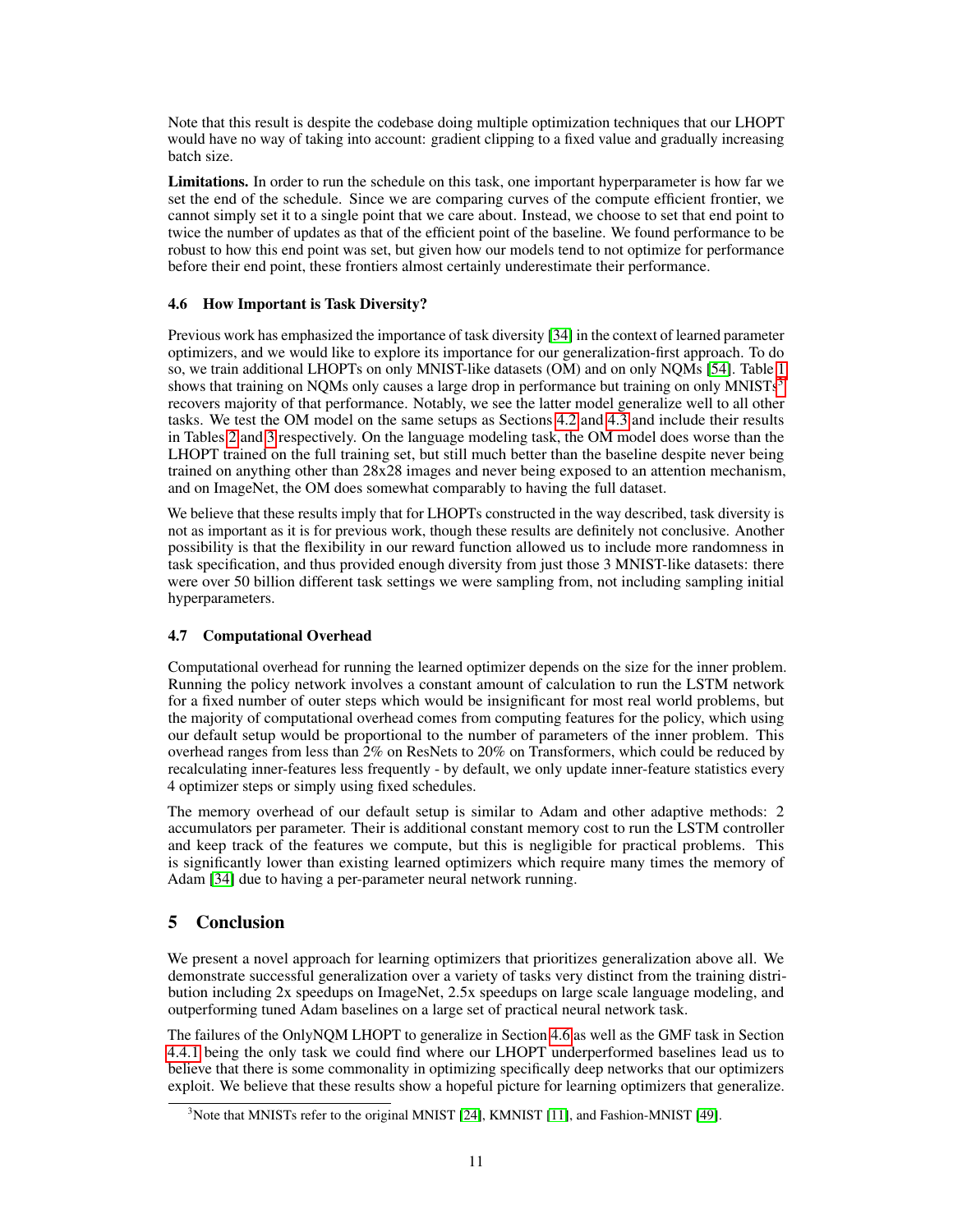### 6 Future Work

We view this work as preliminary work on getting learned optimizers to generalize rather than a thorough analysis of all the components of our system. Many ablations could be done to better understand how impactful each of the individual design decisions were, such as applying our reward model and inner task distribution to existing learned parameter optimizers, viewing LHOPT performance with and without the constraints of unitless features and/or relative hyperparameter updates, analyzing the importance of initial hyperparameter randomness, and controlling for the effect of inner optimizer.

While this work focuses on a more standard training setup, we believe it would be incredibly useful to practitioners to extend it to other setups including but not limited to GANs, reinforcement learning, fine-tuning, and multi-loss training.

LHOPTs could also be used in combination with learned parameter optimizers: an outer-most LHOPT could control hyperparameters related to generalization and short horizon bias, which would allow learned parameter optimizers to greatly increase the per-step learning capacity, getting the best of both worlds.

We also believe that LHOPTs could greatly assist other subfields of research: there have been many promising optimization primitives emerging that so far have been unsuccessful but perhaps just need the right hyperparameters to get working such as SVRG [\[5\]](#page-11-5), hypergradients [\[27\]](#page-12-3), and second-order methods [\[17,](#page-12-15) [4,](#page-11-6) [28\]](#page-12-16). In fact, there could be many opportunities to improve performance using dynamic hyperparameter-controlled architectures [\[1\]](#page-11-7): hyperparameters need not be a bad thing if the user doesn't have to set them.

### 7 Acknowledgements

We would like to thank Luke Metz, Sander Dieleman, Alec Radford, Arthur Caillau, and Ryan Lowe for discussion related to this work and everyone at OpenAI, especially those with unused compute capacity that is made available for low priority jobs. We would like to especially thank Luke Metz, whose discussions and previous work in the field of learned optimizers inspired our generalization-first direction.

### References

- <span id="page-11-7"></span>[1] D. Almeida and N. Sauder. Gradnets: Dynamic interpolation between neural architectures. *arXiv preprint arXiv:1511.06827*, 2015.
- <span id="page-11-4"></span>[2] D. Amodei, S. Ananthanarayanan, R. Anubhai, J. Bai, E. Battenberg, C. Case, J. Casper, B. Catanzaro, Q. Cheng, G. Chen, et al. Deep speech 2: End-to-end speech recognition in english and mandarin. In *International conference on machine learning*, pages 173–182. PMLR, 2016.
- <span id="page-11-2"></span>[3] M. Andrychowicz, M. Denil, S. Gomez, M. W. Hoffman, D. Pfau, T. Schaul, B. Shillingford, and N. De Freitas. Learning to learn by gradient descent by gradient descent. *arXiv preprint arXiv:1606.04474*, 2016.
- <span id="page-11-6"></span>[4] R. Anil, V. Gupta, T. Koren, K. Regan, and Y. Singer. Second order optimization made practical. *arXiv preprint arXiv:2002.09018*, 2020.
- <span id="page-11-5"></span>[5] R. Babanezhad, M. O. Ahmed, A. Virani, M. Schmidt, J. Konečný, and S. Sallinen. Stop wasting my gradients: Practical svrg, 2015.
- <span id="page-11-3"></span>[6] A. G. Baydin, R. Cornish, D. M. Rubio, M. Schmidt, and F. Wood. Online learning rate adaptation with hypergradient descent, 2018.
- <span id="page-11-0"></span>[7] Y. Bengio. Practical recommendations for gradient-based training of deep architectures, 2012.
- <span id="page-11-1"></span>[8] T. B. Brown, B. Mann, N. Ryder, M. Subbiah, J. Kaplan, P. Dhariwal, A. Neelakantan, P. Shyam, G. Sastry, A. Askell, S. Agarwal, A. Herbert-Voss, G. Krueger, T. Henighan, R. Child, A. Ramesh, D. M. Ziegler, J. Wu, C. Winter, C. Hesse, M. Chen, E. Sigler, M. Litwin, S. Gray,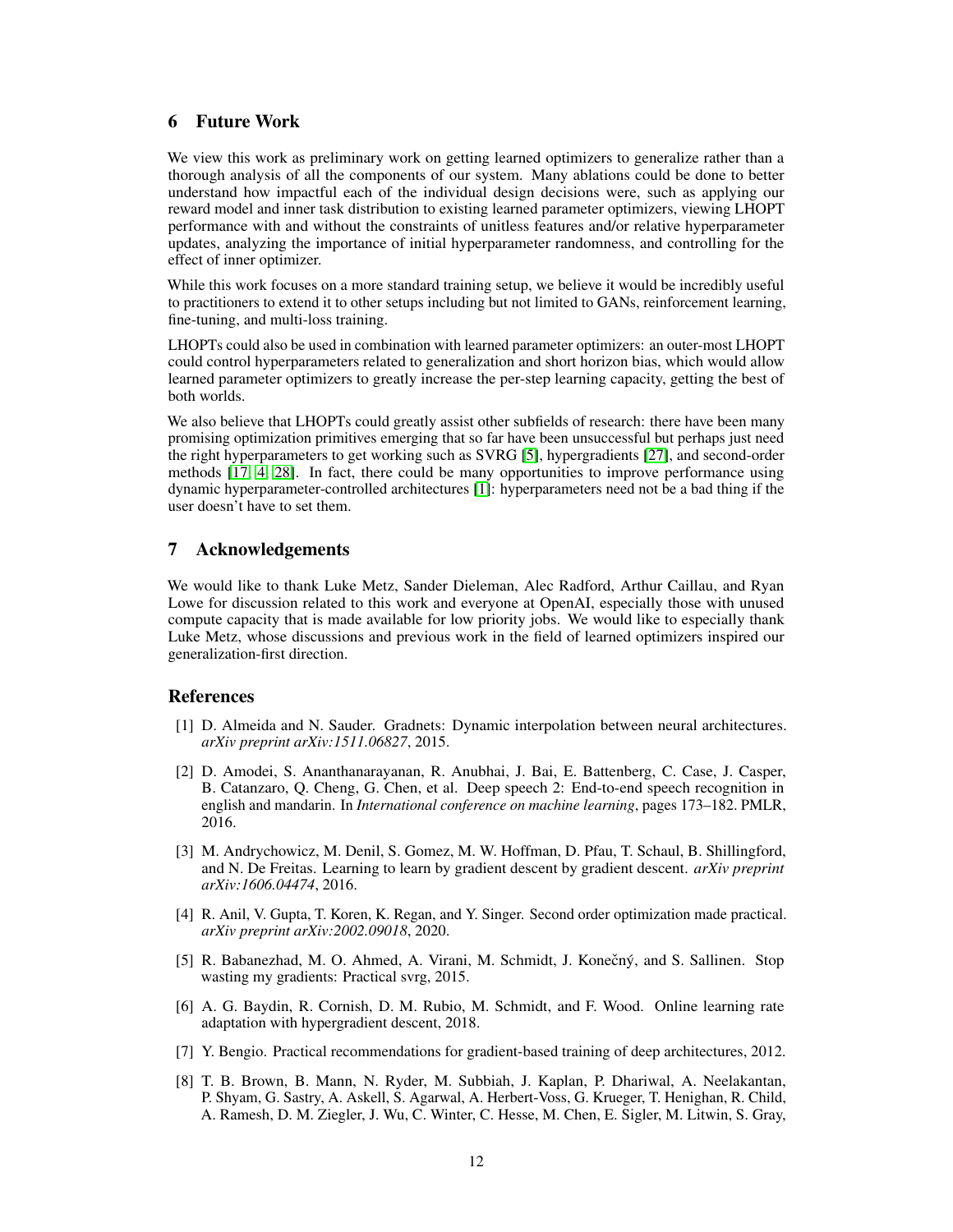B. Chess, J. Clark, C. Berner, S. McCandlish, A. Radford, I. Sutskever, and D. Amodei. Language models are few-shot learners, 2020.

- <span id="page-12-18"></span>[9] K. Cho, B. van Merrienboer, C. Gulcehre, D. Bahdanau, F. Bougares, H. Schwenk, and Y. Bengio. Learning phrase representations using rnn encoder-decoder for statistical machine translation, 2014.
- <span id="page-12-11"></span>[10] D. Choi, C. J. Shallue, Z. Nado, J. Lee, C. J. Maddison, and G. E. Dahl. On empirical comparisons of optimizers for deep learning, 2020.
- <span id="page-12-14"></span>[11] T. Clanuwat, M. Bober-Irizar, A. Kitamoto, A. Lamb, K. Yamamoto, and D. Ha. Deep learning for classical japanese literature. *arXiv preprint arXiv:1812.01718*, 2018.
- <span id="page-12-5"></span>[12] C. Daniel, J. Taylor, and S. Nowozin. Learning step size controllers for robust neural network training. In *Thirtieth AAAI Conference on Artificial Intelligence*, 2016.
- <span id="page-12-1"></span>[13] J. Deng, W. Dong, R. Socher, L.-J. Li, K. Li, and L. Fei-Fei. Imagenet: A large-scale hierarchical image database. In *2009 IEEE conference on computer vision and pattern recognition*, pages 248–255. Ieee, 2009.
- <span id="page-12-8"></span>[14] F. A. Gers, J. Schmidhuber, and F. Cummins. Learning to forget: Continual prediction with lstm. 1999.
- <span id="page-12-17"></span>[15] X. Glorot and Y. Bengio. Understanding the difficulty of training deep feedforward neural networks. In *Proceedings of the thirteenth international conference on artificial intelligence and statistics*, pages 249–256. JMLR Workshop and Conference Proceedings, 2010.
- <span id="page-12-4"></span>[16] R. Grazzi, L. Franceschi, M. Pontil, and S. Salzo. On the iteration complexity of hypergradient computation, 2020.
- <span id="page-12-15"></span>[17] V. Gupta, T. Koren, and Y. Singer. Shampoo: Preconditioned stochastic tensor optimization. In *International Conference on Machine Learning*, pages 1842–1850. PMLR, 2018.
- <span id="page-12-10"></span>[18] K. He, X. Zhang, S. Ren, and J. Sun. Deep residual learning for image recognition, 2015.
- <span id="page-12-12"></span>[19] X. He, L. Liao, H. Zhang, L. Nie, X. Hu, and T.-S. Chua. Neural collaborative filtering. In *Proceedings of the 26th international conference on world wide web*, pages 173–182, 2017.
- <span id="page-12-6"></span>[20] M. Jaderberg, V. Dalibard, S. Osindero, W. M. Czarnecki, J. Donahue, A. Razavi, O. Vinyals, T. Green, I. Dunning, K. Simonyan, C. Fernando, and K. Kavukcuoglu. Population based training of neural networks, 2017.
- <span id="page-12-0"></span>[21] J. Kaplan, S. McCandlish, T. Henighan, T. B. Brown, B. Chess, R. Child, S. Gray, A. Radford, J. Wu, and D. Amodei. Scaling laws for neural language models, 2020.
- <span id="page-12-7"></span>[22] D. P. Kingma and J. Ba. Adam: A method for stochastic optimization. *arXiv preprint arXiv:1412.6980*, 2014.
- <span id="page-12-19"></span>[23] G. Leclerc and A. Madry. The two regimes of deep network training, 2020.
- <span id="page-12-13"></span>[24] Y. LeCun, L. Bottou, Y. Bengio, and P. Haffner. Gradient-based learning applied to document recognition. *Proceedings of the IEEE*, 86(11):2278–2324, 1998.
- <span id="page-12-9"></span>[25] I. Loshchilov and F. Hutter. Sgdr: Stochastic gradient descent with warm restarts. *arXiv preprint arXiv:1608.03983*, 2016.
- <span id="page-12-2"></span>[26] I. Loshchilov and F. Hutter. Fixing weight decay regularization in adam. 2018.
- <span id="page-12-3"></span>[27] D. Maclaurin, D. Duvenaud, and R. P. Adams. Gradient-based hyperparameter optimization through reversible learning, 2015.
- <span id="page-12-16"></span>[28] J. Martens and R. Grosse. Optimizing neural networks with kronecker-factored approximate curvature, 2020.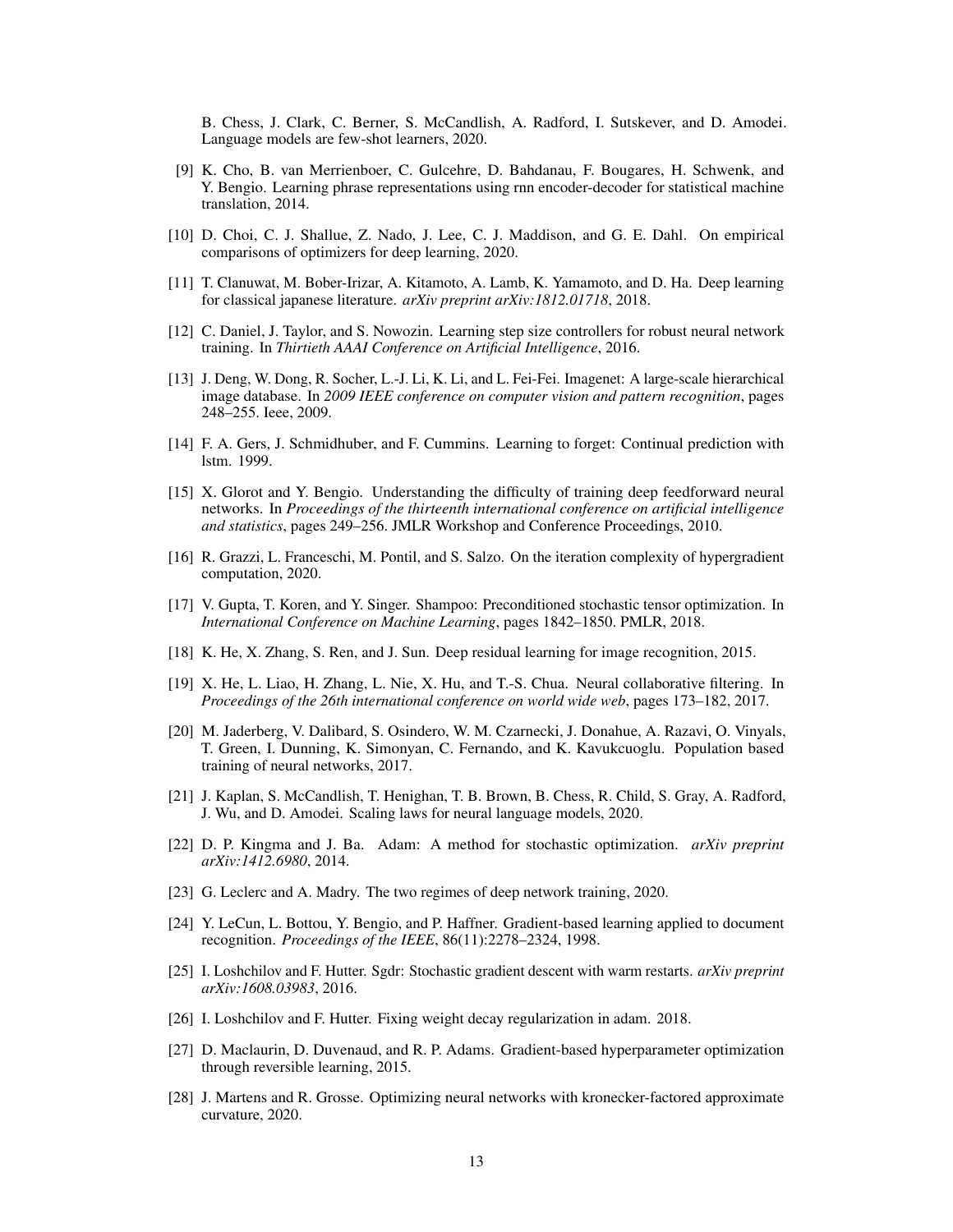- <span id="page-13-4"></span>[29] P. Mattson, C. Cheng, C. Coleman, G. Diamos, P. Micikevicius, D. Patterson, H. Tang, G.-Y. Wei, P. Bailis, V. Bittorf, et al. Mlperf training benchmark. *arXiv preprint arXiv:1910.01500*, 2019.
- <span id="page-13-19"></span>[30] S. McCandlish, J. Kaplan, D. Amodei, and O. D. Team. An empirical model of large-batch training. *arXiv preprint arXiv:1812.06162*, 2018.
- <span id="page-13-18"></span>[31] S. Merity. Single headed attention rnn: Stop thinking with your head, 2019.
- <span id="page-13-15"></span>[32] S. Merity, C. Xiong, J. Bradbury, and R. Socher. Pointer sentinel mixture models, 2016.
- <span id="page-13-2"></span>[33] L. Metz, N. Maheswaranathan, J. Nixon, D. Freeman, and J. Sohl-Dickstein. Understanding and correcting pathologies in the training of learned optimizers. In *International Conference on Machine Learning*, pages 4556–4565. PMLR, 2019.
- <span id="page-13-3"></span>[34] L. Metz, N. Maheswaranathan, C. D. Freeman, B. Poole, and J. Sohl-Dickstein. Tasks, stability, architecture, and compute: Training more effective learned optimizers, and using them to train themselves, 2020.
- <span id="page-13-5"></span>[35] T. Moskovitz, R. Wang, J. Lan, S. Kapoor, T. Miconi, J. Yosinski, and A. Rawal. First-order preconditioning via hypergradient descent, 2020.
- <span id="page-13-12"></span>[36] A. Y. Ng, D. Harada, and S. Russell. Policy invariance under reward transformations: Theory and application to reward shaping. In *Icml*, volume 99, pages 278–287, 1999.
- <span id="page-13-0"></span>[37] OpenAI, :, C. Berner, G. Brockman, B. Chan, V. Cheung, P. Dębiak, C. Dennison, D. Farhi, Q. Fischer, S. Hashme, C. Hesse, R. Józefowicz, S. Gray, C. Olsson, J. Pachocki, M. Petrov, H. P. d. O. Pinto, J. Raiman, T. Salimans, J. Schlatter, J. Schneider, S. Sidor, I. Sutskever, J. Tang, F. Wolski, and S. Zhang. Dota 2 with large scale deep reinforcement learning, 2019.
- <span id="page-13-17"></span>[38] A. Paszke, S. Gross, F. Massa, A. Lerer, J. Bradbury, G. Chanan, T. Killeen, Z. Lin, N. Gimelshein, L. Antiga, et al. Pytorch: An imperative style, high-performance deep learning library. *arXiv preprint arXiv:1912.01703*, 2019.
- <span id="page-13-8"></span>[39] L. Pinto, M. Andrychowicz, P. Welinder, W. Zaremba, and P. Abbeel. Asymmetric actor critic for image-based robot learning, 2017.
- <span id="page-13-14"></span>[40] A. Radford, J. Wu, R. Child, D. Luan, D. Amodei, and I. Sutskever. Language models are unsupervised multitask learners. *OpenAI blog*, 1(8):9, 2019.
- <span id="page-13-7"></span>[41] J. Schulman, F. Wolski, P. Dhariwal, A. Radford, and O. Klimov. Proximal policy optimization algorithms, 2017.
- <span id="page-13-11"></span>[42] D. Silver, A. Huang, C. J. Maddison, A. Guez, L. Sifre, G. Van Den Driessche, J. Schrittwieser, I. Antonoglou, V. Panneershelvam, M. Lanctot, et al. Mastering the game of go with deep neural networks and tree search. *nature*, 529(7587):484–489, 2016.
- <span id="page-13-9"></span>[43] L. N. Smith. Cyclical learning rates for training neural networks, 2017.
- <span id="page-13-10"></span>[44] G. Tesauro. Temporal difference learning and td-gammon. *Communications of the ACM*, 38(3): 58–68, 1995.
- <span id="page-13-13"></span>[45] A. Vaswani, N. Shazeer, N. Parmar, J. Uszkoreit, L. Jones, A. N. Gomez, L. Kaiser, and I. Polosukhin. Attention is all you need, 2017.
- <span id="page-13-1"></span>[46] O. Wichrowska, N. Maheswaranathan, M. W. Hoffman, S. G. Colmenarejo, M. Denil, N. Freitas, and J. Sohl-Dickstein. Learned optimizers that scale and generalize. In *International Conference on Machine Learning*, pages 3751–3760. PMLR, 2017.
- <span id="page-13-16"></span>[47] T. Wolf, L. Debut, V. Sanh, J. Chaumond, C. Delangue, A. Moi, P. Cistac, T. Rault, R. Louf, M. Funtowicz, et al. Huggingface's transformers: State-of-the-art natural language processing. *arXiv preprint arXiv:1910.03771*, 2019.
- <span id="page-13-6"></span>[48] Y. Wu, M. Ren, R. Liao, and R. Grosse. Understanding short-horizon bias in stochastic meta-optimization, 2018.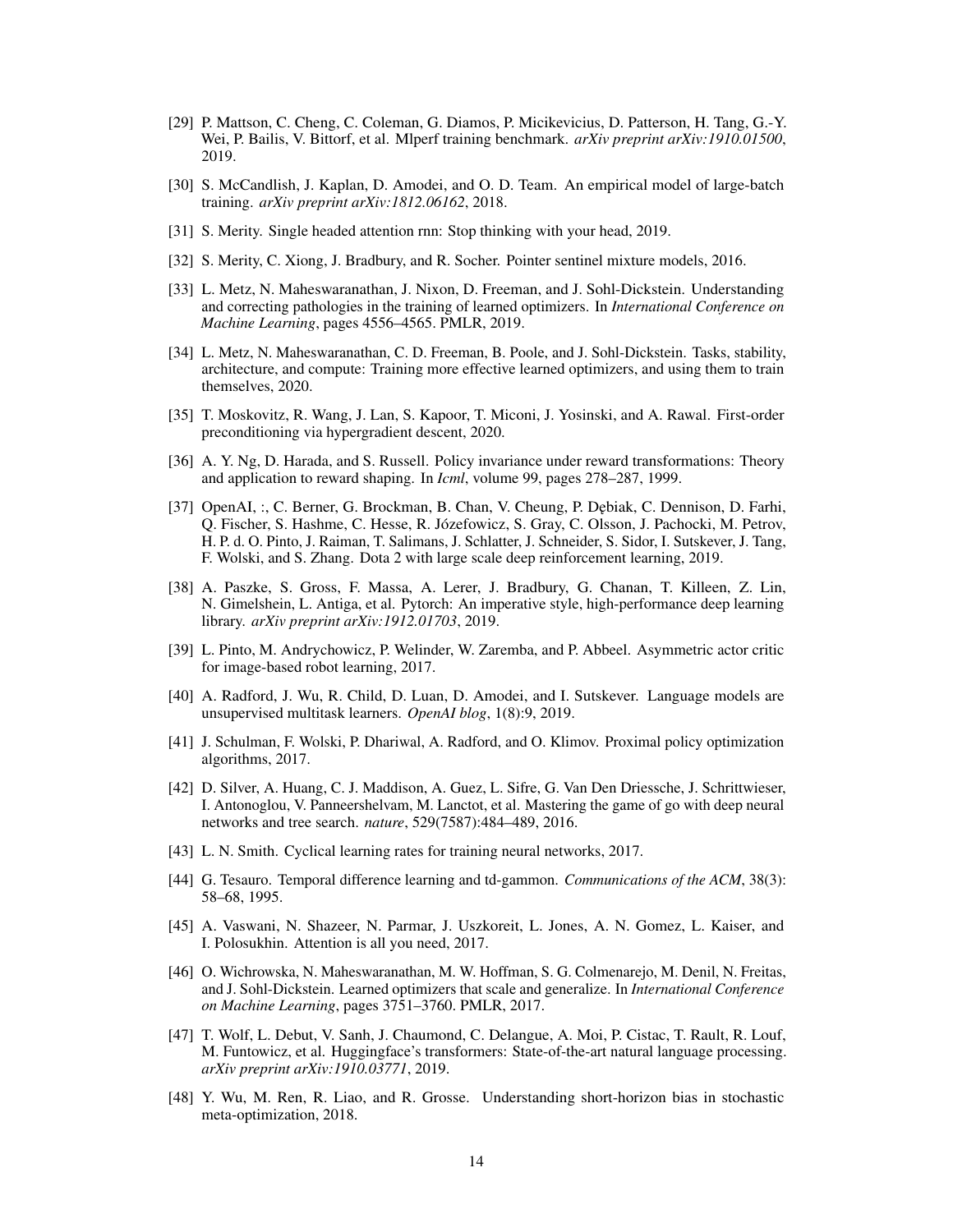- <span id="page-14-4"></span>[49] H. Xiao, K. Rasul, and R. Vollgraf. Fashion-mnist: a novel image dataset for benchmarking machine learning algorithms, 2017.
- <span id="page-14-0"></span>[50] C. Xu, T. Qin, G. Wang, and T.-Y. Liu. Reinforcement learning for learning rate control, 2017.
- <span id="page-14-1"></span>[51] Z. Xu, A. M. Dai, J. Kemp, and L. Metz. Learning an adaptive learning rate schedule. *arXiv preprint arXiv:1909.09712*, 2019.
- <span id="page-14-5"></span>[52] Y. You, I. Gitman, and B. Ginsburg. Large batch training of convolutional networks, 2017.
- <span id="page-14-2"></span>[53] Y. You, J. Li, S. Reddi, J. Hseu, S. Kumar, S. Bhojanapalli, X. Song, J. Demmel, K. Keutzer, and C.-J. Hsieh. Large batch optimization for deep learning: Training bert in 76 minutes, 2020.
- <span id="page-14-3"></span>[54] G. Zhang, L. Li, Z. Nado, J. Martens, S. Sachdeva, G. E. Dahl, C. J. Shallue, and R. Grosse. Which algorithmic choices matter at which batch sizes? insights from a noisy quadratic model, 2019.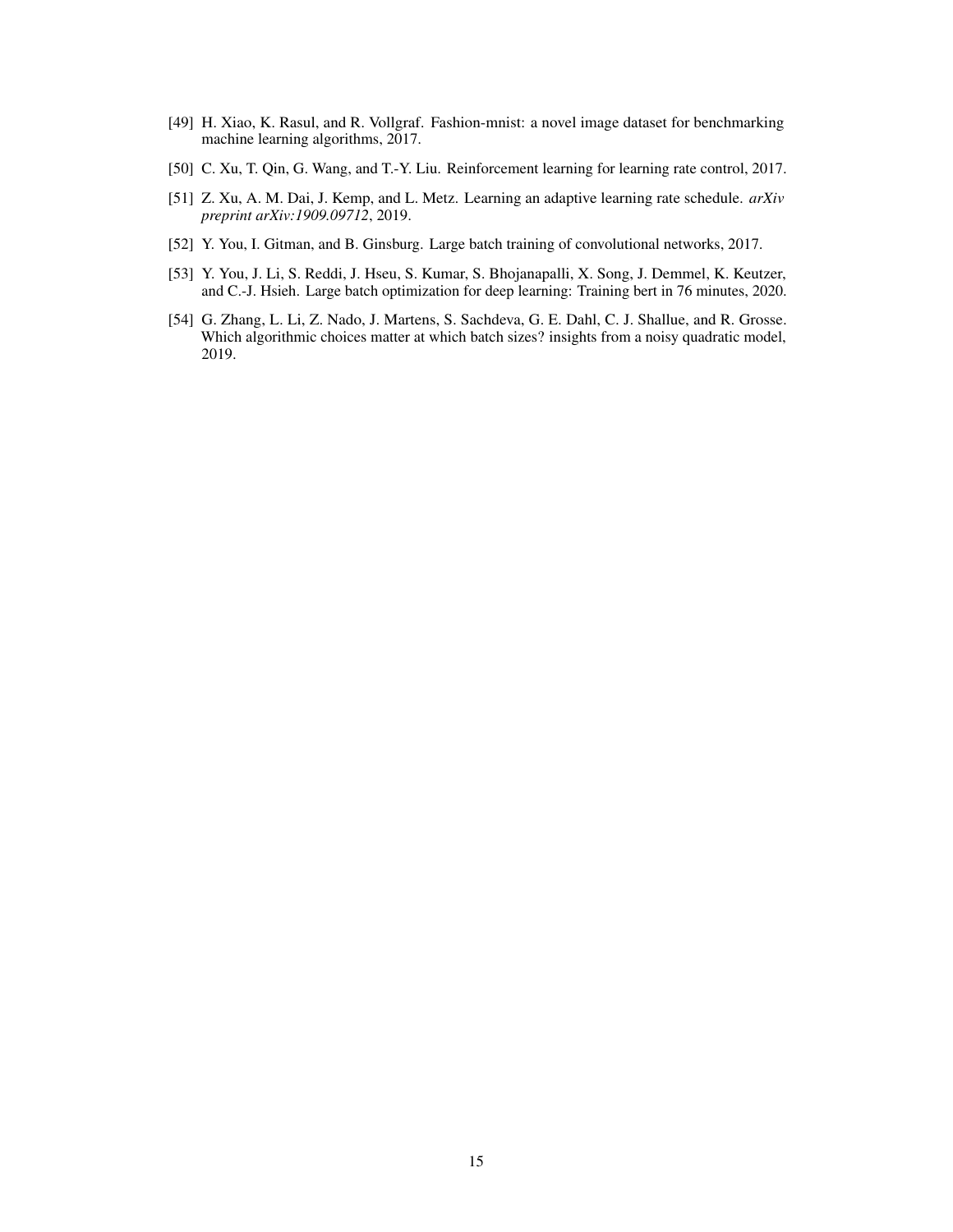Appendix A Scaling Laws for Large Language Models



Figure 7: Same data as Figure [2](#page-2-0) but also including parameter count colorbar.

### <span id="page-15-1"></span>Appendix B Fixed Schedule for Language Modeling

Figure [8](#page-15-2) shows the values of the 4 hyperparameters over time used for all model sizes.  $\beta_1$  was also available as a hyperparameter for the inner optimizer, but our experiments showed  $\beta_1$  to be difficult to set robustly from small models - in particular, we had found that the ideal  $\beta_1$  was a function of transformer context length and thus just kept it set at the default value (0.9).

<span id="page-15-2"></span>

Figure 8: Hyperparameter settings for the fixed language modeling schedule.

# <span id="page-15-0"></span>Appendix C Why Use the LAMB Trust Ratio

Basing our inner optimizer on LAMB may be seen as an unusual choice, especially because the LAMB optimizer has mostly been advertised as for training with very large batches [\[53\]](#page-14-2) while instead our inner training is on incredibly small models and batch sizes.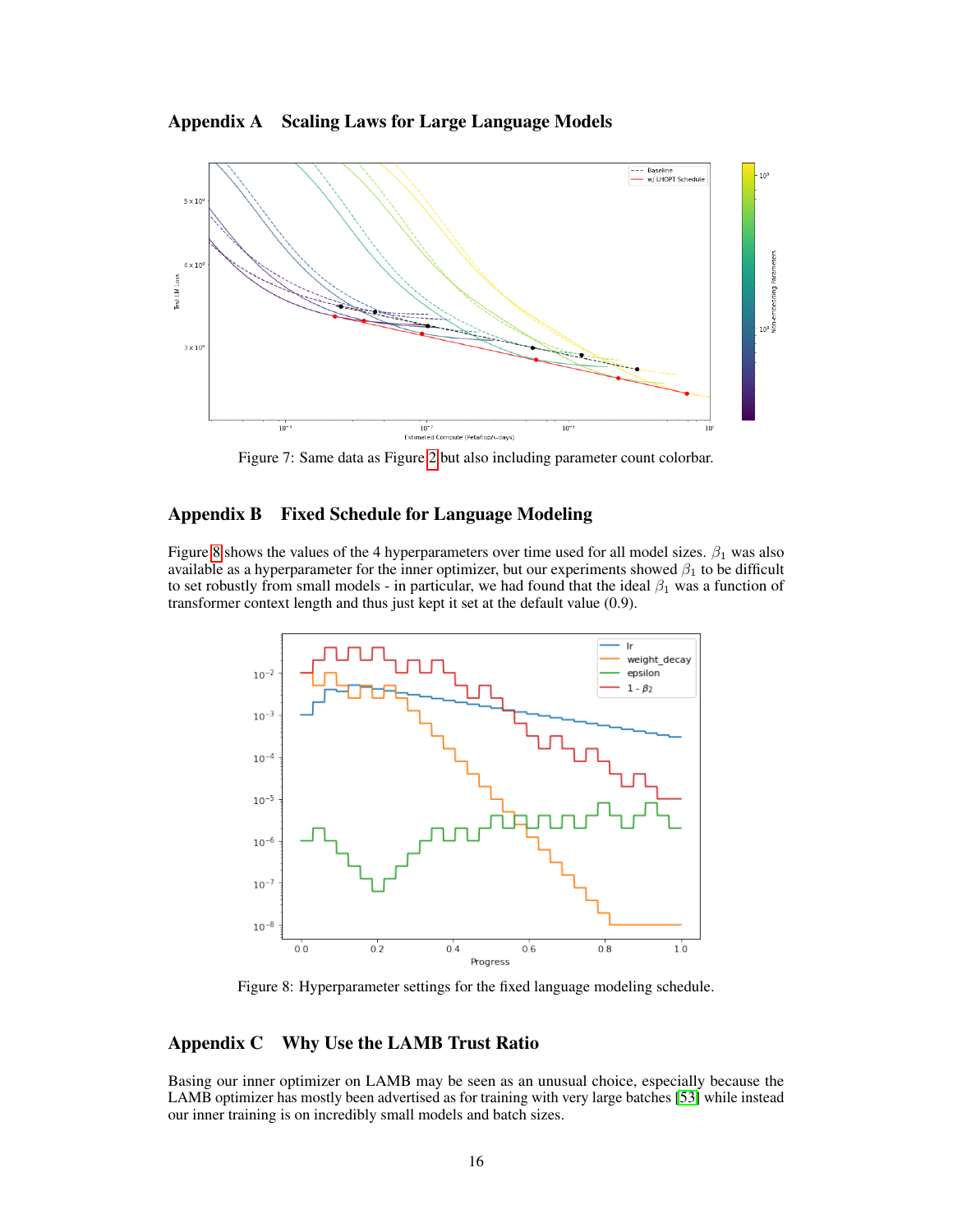The reason we chose LAMB is, like many other of our design decisions, for generalization. For optimizers in the family as Adam [\[22\]](#page-12-7), the numerator and denominator cancel out gradient scale and we are left with updates of approximately the same size as the learning rate. The issue is that past research has found that parameter scale is quite important to optimization [\[15\]](#page-12-17) and that this scale is a function of network width. Reasonably, past work has also chosen to set learning rate as a function of model size [\[21\]](#page-12-0).

These issues combined make it difficult for learned optimizers to robustly set learning rates for Adamlike optimizers because it would involve them having to learn to extrapolate beyond the training set. LAMB-like optimizers do not have this issue.

While the above is the main reason for using LAMB, there are several other benefits as well: (1) Even if one set the learning rate optimally based on the width of the network, there are some parameters, such as biases and normalization scales, which don't have this property and setting learning rate in this way effectively slows down the learning of these parameters as model scale increases. (2) Having hyperparameters behave independently is a useful property for being able to control optimizer behavior, and while past research has noted the importance of  $\epsilon$  for Adam [\[10\]](#page-12-11), extremely large learning rates need to be used with it. For Adam, increasing both learning rate and  $\epsilon$  together allow the latter to dominate the second moment term in the denominator and simply behave like SGD-M. For LAMB,  $\epsilon$  can be set independently, and as it approaches infinity, the optimizer updates simply approach LARS [\[52\]](#page-14-5) - no learning rate tuning needed.

### <span id="page-16-0"></span>Appendix D Do LHOPTs Overfit The Validation Set?

Since they take in validation loss, one potential concern is overfitting that validation set and requiring an additional set for evaluating models trained with LHOPTs. In order to investigate this, we look at the distributions of the relative difference between test and validation scores for ResNet18. This dataset-model combination was chosen because we had the most data for baseline and LHOPT runs. We find that despite theoretically being able to overfit the validation set, these models generally do not for loss ( $p = 0.14$ ) (see Figure [9\)](#page-16-1), top-1 accuracy ( $p = 0.68$ ), or top-5 accuracy ( $p = 0.36$ ) and the relative differences generally appear to be from the same distribution. For reference, comparing AdamW to SGD shows that SGD overfits signficiantly more at all 3 metrics: loss ( $p = 1.49 \times 10^{-22}$ ), top-1 accuracy ( $p = 7.32 \times 10^{-7}$ ), and top-5 accuracy ( $p = 0.04$ ).

<span id="page-16-1"></span>

Figure 9: Showing the distribution of relative difference between test and validation loss on ResNet18. We find that LHOPTs do not significantly overfit to the validation set.

One limitation of this analysis is that we look at the entire curve, and as we have noted, our models tend to solely optimize for final performance, and thus the overfitting might be crowded out by not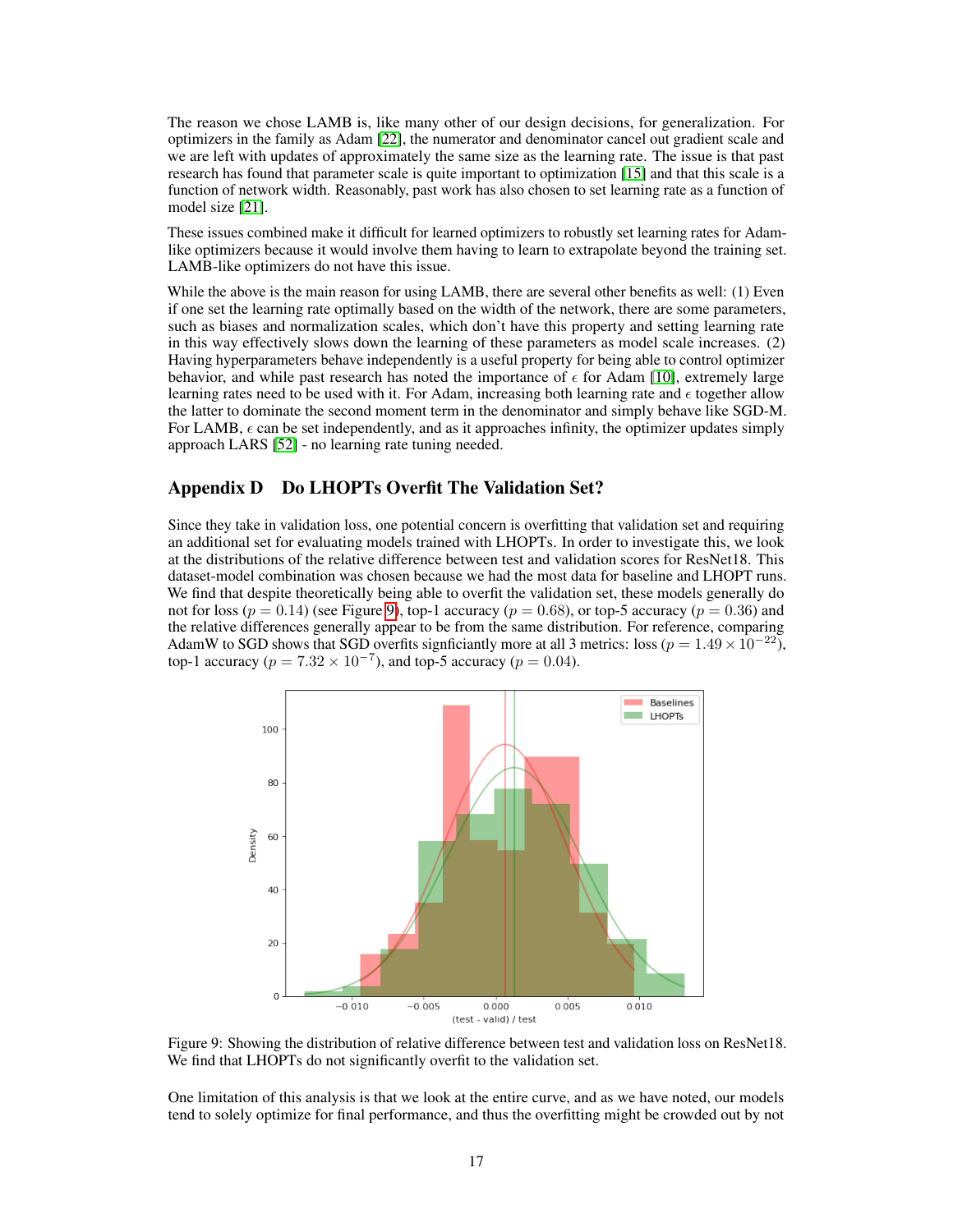doing so before the final point(s). This may still be possible, but the *p*-values are even higher when looking at the final data points ( $p > 0.8$ ), but this may be due to having much fewer data points for comparing distributions.

Note that the *p*-values are similar if we look at absolute difference between test and valid metrics.

### <span id="page-17-0"></span>Appendix E Integral CDF Features

Given a mean  $\mu$  and standard deviation  $\sigma$ , it's a single line of code to convert a value into a z-score and apply a cdf to that z-score (As mentioned in Section [3.2\)](#page-3-0). One issue is in calculating robust  $\mu$  and  $\sigma$ . For example, if one used a global  $\mu$  and  $\sigma$ , these statistics would change faster at the beginning of inner training, and slower at the end. Another possibility is using an exponential moving  $\mu$  and  $\sigma$ , which solves the previous problem but introduces a new problem: that how quickly the statistics react is a function of how frequently the statistics are updated. For example, a point half-way through training would have much more weight on the final  $\mu$  and  $\sigma$  if we update the statistics twice as frequently (i.e., we double the number of outer steps). Our final solution to this is what we call Integral CDF Features: we replace the discrete sampling of points at each outer step by linearly interpolating between them, assign the weight of each point with the continuous version of an exponential moving average. Specifically, given observations  $y_1, y_2, ..., y_N$  at progress values of  $t_1, t_2, ..., t_N$ , we would calculate weighted average  $\mu$  as:

$$
\mu = \frac{\sum_{n=1}^{N-1} \int_{t=t_n}^{t_{n+1}} e^{t * log(b)} [y_n \frac{t - t_n}{t_{n+1} - t_n} + y_{n+1} \frac{t_{n+1} - t}{t_{n+1} - t_n}] dt}{\int_{t = t_1}^{t_N} e^{t * log(b)} dt}
$$

And using the same weights for  $\sigma$ . b here is specified as a hyperparameter corresponding to how much more weight a feature at the end of inner training  $(t = 1)$  has than one at the beginning of training  $(t = 0)$ . Rather than tune b, we instead make a copy for each feature for several different values of *b*. For this paper, we use  $b \in [1.25, 2.5, 5, 10, 20]$ .

### <span id="page-17-1"></span>Appendix F ImageNet w/ SGD

When we first started this project, our earlier models were inner optimizer-agnostic and as part of the task, we also chose a random inner optimizer between SGD/Adam/Adamax. These models actually had very strong performance, outperforming our newer ones on ImageNet (Table [5\)](#page-18-2) and beating learning rate and schedule tuned SGD on the task.

The reason we moved away from these models and instead chose to specialize on an inner optimizer was because this allow us to control more hyperparameters, and the problems that require the largest use of compute generally use adaptive optimizers.

<span id="page-17-2"></span>

Figure 10: Test learning curve of a tuned SGD baseline and older versions of our LHOPT that were trained to be robust to inner optimizer on [\(10a\)](#page-17-2) Resnet18 and [\(10b\)](#page-17-2) ResNet50.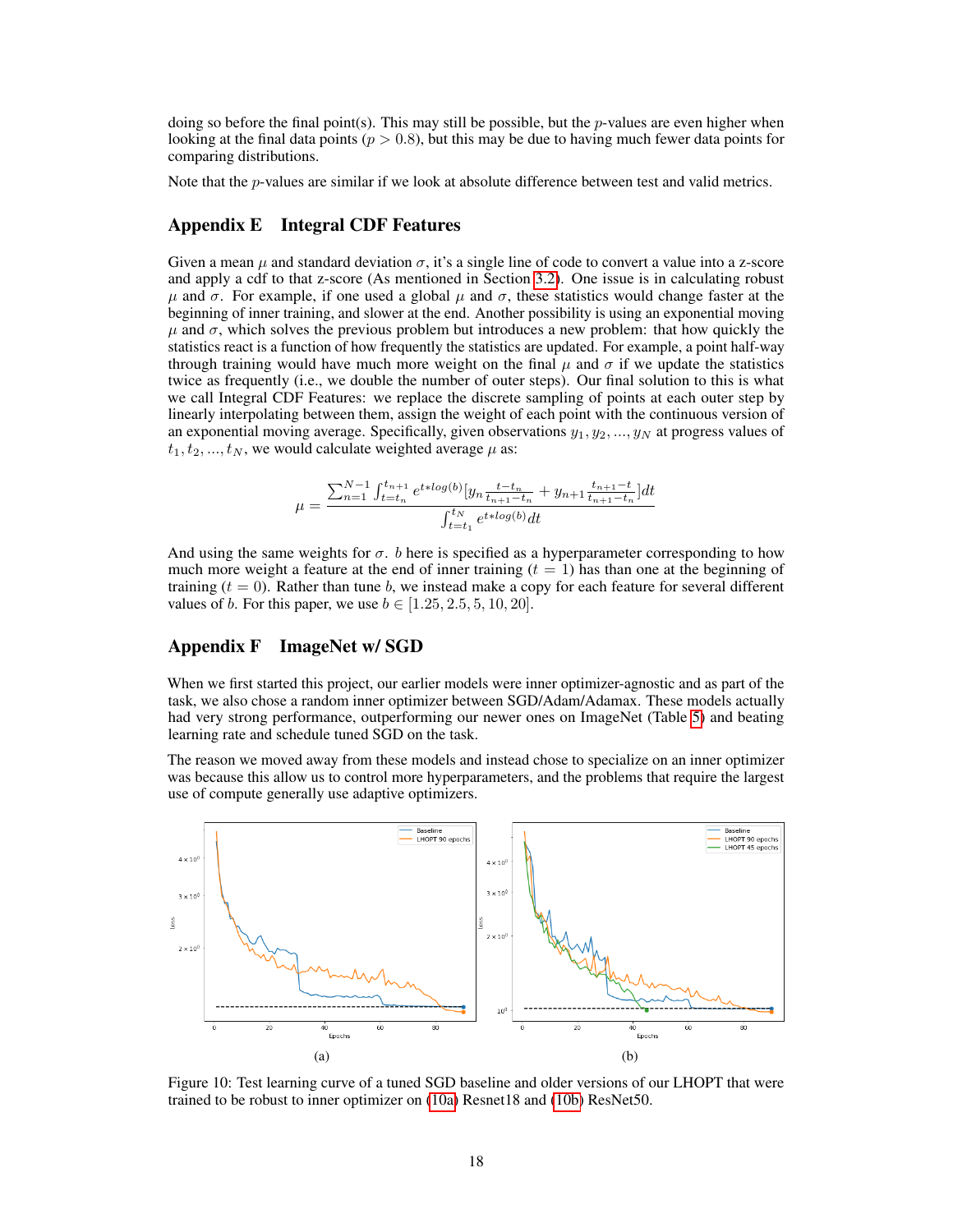<span id="page-18-3"></span><span id="page-18-2"></span>

| Model                | Epochs | Acc@1 | Acc@5 | Loss |
|----------------------|--------|-------|-------|------|
| Resnet18             | 90     | 69.10 | 88.62 | 1.26 |
| $Resnet18 + LHOPT$   | 90     | 69.97 | 89.31 | 1.21 |
| Resnet <sub>50</sub> | 90     | 74.66 | 92.09 | 1.01 |
| $Resnet50 + LHOPT$   | 45     | 74.79 | 92.18 | 1.00 |
| $Resnet50 + LHOPT$   | 90     | 75.50 | 92.49 | 0.98 |

Table 5: Imagenet Performance using SGD.

|                    | Ratio |
|--------------------|-------|
| $Algo + RNN$       | 0.27  |
| $MNISTs + CNN$     | 0.068 |
| $MNISTs + MLP$     | 0.2   |
| <b>NOM</b>         | 0.014 |
| $Text + RNN$       | 0.14  |
| Text + Transformer | 0.31  |

# Appendix G How Important are Larger Models?

One question we had was if scaling up our controller would be beneficial, since our default one was so small. We show results on Table [1](#page-6-0) for a large version of the controller that uses 2 hidden LSTM layers and increasing with to 512. We can see from that table that the larger model performs better on the distribution of tasks than the default, but from the limited testing we performed, the larger model seemed to perform quite similarly on real-world tasks and thus don't include the results. One possible reason for this could be that the larger models could be doing better at tasks with unusual settings in the task distribution, but doing better at those may not apply to real world tasks.

### <span id="page-18-1"></span>Appendix H Inner Task Distribution

Table [6](#page-18-3) shows the breakdown of our training distribution. None of the task ratios were tuned - the unusual values came from incrementally adding more datasets to the mix over time. Performance rarely improved when adding new datasets, but we chose to do so anyway because our prior is that they would be helpful. Section [4.6](#page-10-1) was our attempt at answering whether or not it was important to do so retrospectively, and it seems like the additional inner tasks were not very helpful.

The full domain specific language for our training distribution is available at  $https://github.$ [com/openai/LHOPT](https://github.com/openai/LHOPT), but we provide some additional high-level details: RNN in the table refers to randomly using a simple RNN, LSTM, or GRU [\[9\]](#page-12-18). For CNNs and MLPs, we randomize over 5 different activation functions (ReLU, leaky ReLU, very leaky ReLU, ELU, PReLU) and normalizations (none, BN, LN). For MLPs, we additionally randomize over loss functions (CCE, MAE, MSE, Huber). Algo  $+$  RNN is on XOR and binary addition tasks. Text  $+$  RNN is classification on the SST dataset. Text + Transformer is language modeling over 31 different simple datasets.

### <span id="page-18-0"></span>Appendix I Initial Inner Hyperparameters, Noise, and Actions

### I.1 Initial Inner Hyperparameters

Table [7](#page-19-1) shows the initial hyperparameter. Note that we normally represent moving average rates as  $1 - \beta$  to make multiplicative scaling actions easier to apply. We also include several novel hyperparameters:

1. Grad clip fraction: instead of gradient clipping to an absolute value (which cannot be robust to task), we instead clip gradients as a fraction of an exponentially weighted moving maximum of gradient norms.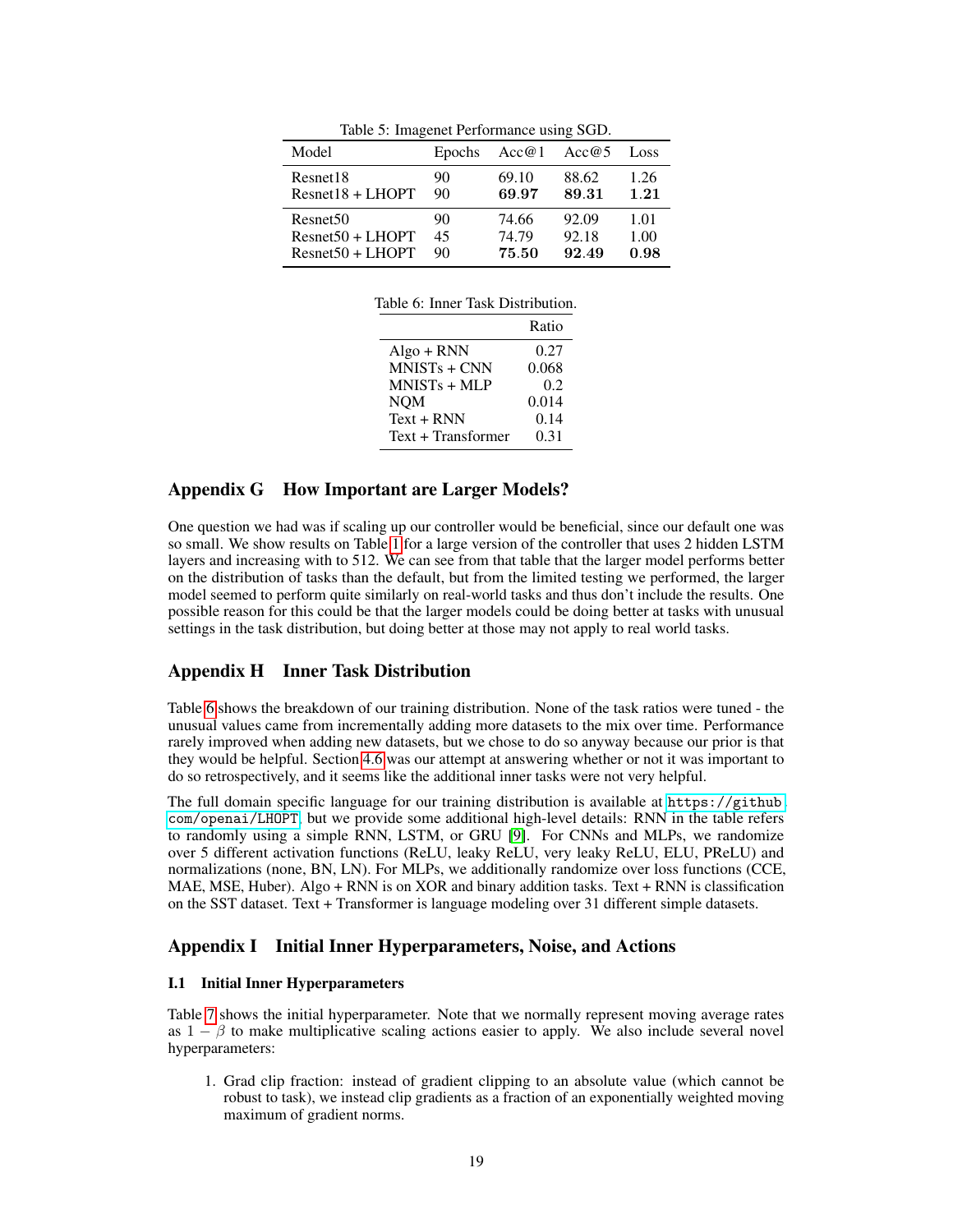- 2.  $\beta_{\text{gradclip}}$ : this is the rate at which the maximum decays:  $G_t = \max(G_{t-1} *$  $\beta_{gradient}$ ,  $||grad_t||)$
- <span id="page-19-1"></span>3.  $\beta_{LAMB}$ : Instead of normalizing by the update norm in LAMB, we instead normalize by an exponential moving average of the update norm - which allows us to recover relative update norm information.

| Table 7: Initial Inner Hyperparameters. |           |  |  |
|-----------------------------------------|-----------|--|--|
| Hyperparameter                          | Value     |  |  |
| Learning rate                           | $1e^{-3}$ |  |  |
| $1-\beta_1$                             | 0.1       |  |  |
| $1-\beta_2$                             | $1e^{-2}$ |  |  |
| €                                       | $1e^{-6}$ |  |  |
| Weight decay                            | $1e^{-2}$ |  |  |
| Grad clip fraction                      | 0.8       |  |  |
| $1 - \beta_{gradclip}$                  | $1e^{-2}$ |  |  |
| Denominator                             | Adamax    |  |  |
| <b>Use LAMB</b>                         | True      |  |  |
| LAMB minimum trust [31]                 | $1e^{-3}$ |  |  |
| $1 - \beta_{LAMB}$                      | 0.05      |  |  |

#### I.2 Actions and Noise

In addition to the actions in Table [8,](#page-19-2) we also had restart actions corresponding to 3 checkpoints with 3 actions per checkpoint: save current state to the checkpoint, load state at the checkpoint, and swap states between current and checkpoint. This results in a total of 10 restart actions  $(3 * 3 + 1)$  for doing nothing).

In the table, noise is represented by an upper and lower bound that is applied by the corresponding action type. For example, initial learning rate is scaled by some value sampled in  $[1e^{-2}, 1e^{2}]$  when the task is sampled.

Table 8: Actions and Noise.

<span id="page-19-2"></span>

| Hyperparameter         | Action Type | <b>Action Values</b>                   | Noise               |  |  |
|------------------------|-------------|----------------------------------------|---------------------|--|--|
| Learning rate          | Scale       | [0.5, 0.707, 0.9, 1, 1.1, 1.414, 2.0]  | $[1e^{-2}, 1e^{2}]$ |  |  |
| Weight decay           | Scale       | [0.5, 2.0]                             | [0.1, 10]           |  |  |
| $\epsilon$             | Scale       | [0.5, 2.0]                             | [0.1, 10]           |  |  |
| $1-\beta_1$            | Scale       | [0.5, 2.0]                             | [0.1, 10]           |  |  |
| $1-\beta_2$            | Scale       | [0.5, 2.0]                             | [0.1, 10]           |  |  |
| Grad clip fraction     | Logit Shift | $[-1, -0.3, 0.3, 1]$                   | $[-1, 1]$           |  |  |
| $1 - \beta_{gradient}$ | Scale       | [0.5, 1.0, 2.0]                        | [0.5, 2]            |  |  |
| $1 - \beta_{LAMB}$     | Scale       | $\left[\frac{1}{1.5}, 1.0, 1.5\right]$ | [0.5, 2]            |  |  |

# <span id="page-19-0"></span>Appendix  $J \pi$  and V Features

#### J.1  $\pi$  Features

For some features, we will mention transforms applied to them. is\_nan refers to a feature on whether or not that value is NaN. NaN's are all converted to a default value to avoid passing them in to the controller. CDF features refers to the 5 features in Appendix [E.](#page-17-0)

Features updated at each outer step:

- 1. Progress  $\in [0, 1]$
- 2. Previous action representation